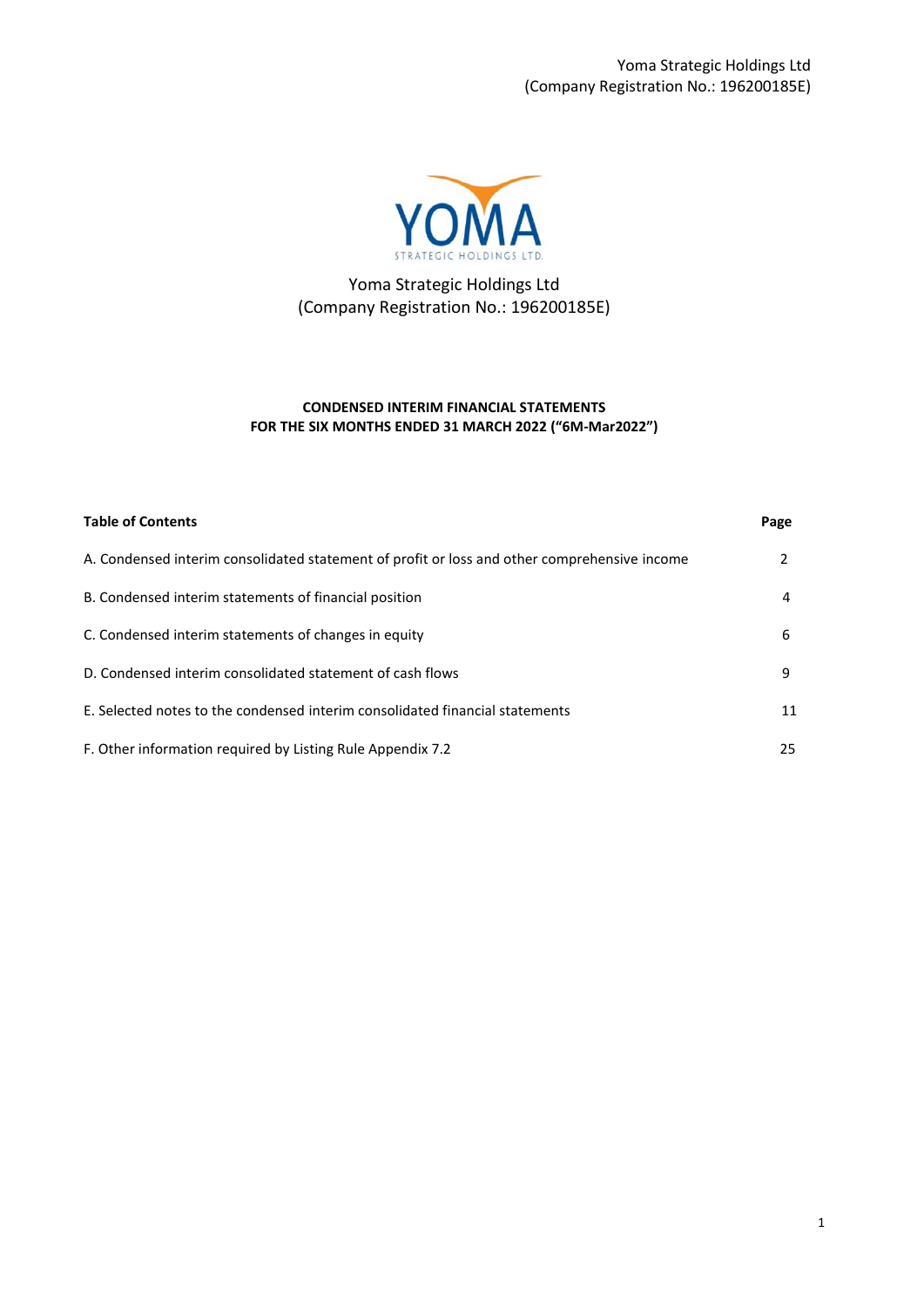**(A) Condensed interim second half year and full year consolidated statement of profit or loss and other comprehensive income** 

|                                                                                                                             |                | <b>The Group</b>        |                         |
|-----------------------------------------------------------------------------------------------------------------------------|----------------|-------------------------|-------------------------|
|                                                                                                                             |                | 6-month period<br>ended | 6-month period<br>ended |
|                                                                                                                             |                | 31.03.2022              | 31.03.2021              |
|                                                                                                                             | <b>Note</b>    | US\$'000                | US\$'000                |
| Revenue                                                                                                                     | $\overline{7}$ | 36,582                  | 43,949                  |
| Cost of sales                                                                                                               |                | (25, 953)               | (29, 535)               |
| <b>Gross profit</b>                                                                                                         |                | 10,629                  | 14,414                  |
| Other gains                                                                                                                 |                | 31                      | 2,393                   |
| Expenses                                                                                                                    |                |                         |                         |
| -Administrative                                                                                                             |                | (17, 417)               | (24, 272)               |
| -Finance                                                                                                                    |                | (10, 348)               | (14, 867)               |
| Share of losses of joint ventures                                                                                           |                | (600)                   | (757)                   |
| Share of (losses)/profits of associated companies                                                                           |                | (195)                   | 1,970                   |
| Loss before income tax                                                                                                      | 8              | (17,900)                | (21, 119)               |
| Income tax expense                                                                                                          | 10             | (137)                   | (518)                   |
| <b>Net loss</b>                                                                                                             |                | (18, 037)               | (21, 637)               |
| Other Comprehensive (loss)/income:                                                                                          |                |                         |                         |
| Item that may be reclassified subsequently to profit or<br>loss:                                                            |                |                         |                         |
| - Currency translation gains/(losses) arising from<br>consolidation                                                         |                | 8,021                   | (13, 218)               |
| -Share of other comprehensive (loss)/income of joint<br>ventures                                                            |                | (658)                   | 583                     |
| -Share of other comprehensive income/(loss) of<br>associated companies                                                      |                | 709                     | (1, 151)                |
| Other comprehensive income/(loss), net of tax                                                                               |                | 8,072                   | (13, 786)               |
| Items that will not be reclassified subsequently to profit<br>or loss:<br>-Currency translation gains/(losses) arising from |                |                         |                         |
| consolidation                                                                                                               |                | 2,259                   | (4,915)                 |
| Total comprehensive loss for the period                                                                                     |                | (7,706)                 | (40, 338)               |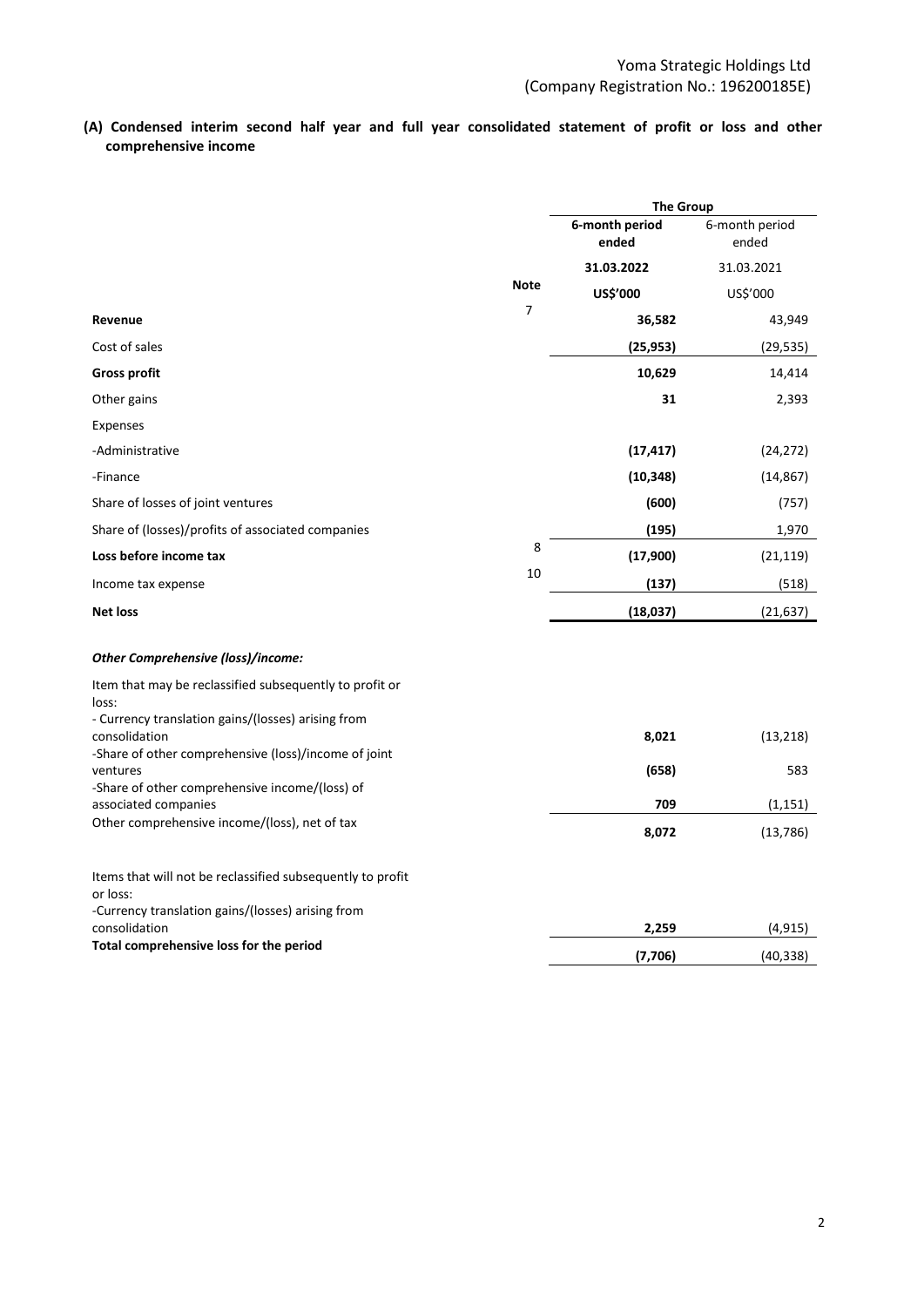## **(A) Condensed second half year and full year consolidated statement of profit or loss and other comprehensive income (cont'd)**

|                                                                                      | <b>The Group</b>        |                         |
|--------------------------------------------------------------------------------------|-------------------------|-------------------------|
|                                                                                      | 6-month period<br>ended | 6-month period<br>ended |
|                                                                                      | 31.03.2022              | 31.03.2021              |
|                                                                                      | US\$'000                | US\$'000                |
| Net loss attributable to:                                                            |                         |                         |
| Equity holders of the Company                                                        | (14, 799)               | (19, 920)               |
| Non-controlling interests                                                            | (3, 238)                | (1, 717)                |
|                                                                                      | (18,037)                | (21, 637)               |
| Total comprehensive loss attributable to:                                            |                         |                         |
| Owners of the Company                                                                | (6, 727)                | (33, 706)               |
| Non-controlling interests                                                            | (979)                   | (6, 632)                |
|                                                                                      | (7,706)                 | (40, 338)               |
| Loss per share attributable to equity holders of the Company (US cents<br>per share) |                         |                         |
| -Basic                                                                               | (0.67)                  | (0.90)                  |
| -Diluted                                                                             | $*(0.67)$               | $*(0.90)$               |

As at 31 March 2022, there were share options of 13.59 million (31 March 2021: 14.49 million) ordinary shares under the YSH ESOS 2012 and performance share awards of 10.18 million (31 March 2021: 9.63 million) ordinary shares under the Yoma PSP that were outstanding. The weighted average number of shares in issue for the purpose of calculating diluted earnings per share had been adjusted as if all dilutive share options were exercised and all performance share awards were issued as at 31 March 2022 and 31 March 2021 respectively.

Net loss attributable to equity holders of the Company used for the computation of basic EPS has been adjusted for the distribution to the holders of perpetual securities, if any.

\*As a loss was incurred, the dilutive potential shares under the YSH ESOS 2012 and Yoma PSP were anti-dilutive and no change has been made to the diluted loss per share.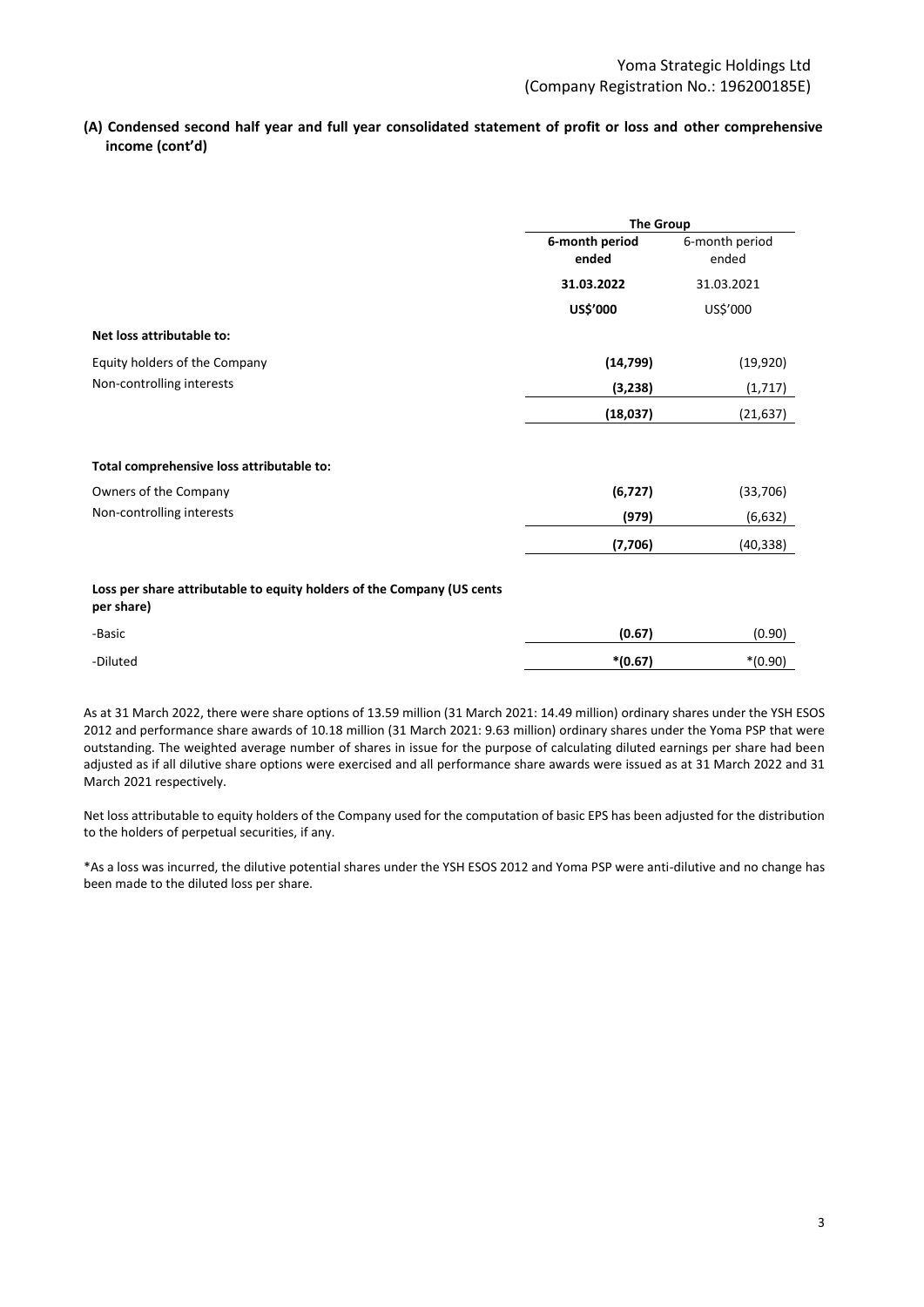## **(B) Condensed interim full year consolidated statements of financial position**

|                                                                      |             | <b>The Group</b> |                 | <b>The Company</b> |            |  |  |
|----------------------------------------------------------------------|-------------|------------------|-----------------|--------------------|------------|--|--|
|                                                                      |             | 31.03.2022       | 30.09.2021      | 31.03.2022         | 30.09.2021 |  |  |
|                                                                      | <b>Note</b> | US\$'000         | US\$'000        | US\$'000           | US\$'000   |  |  |
| <b>ASSETS</b>                                                        |             |                  |                 |                    |            |  |  |
| <b>Current assets</b>                                                |             |                  |                 |                    |            |  |  |
| Cash and bank balances                                               |             | 19,502           | 27,180          | 896                | 697        |  |  |
| Trade and other receivables                                          |             | 110,079          | 109,220         | 15,743             | 15,277     |  |  |
| Inventories                                                          |             | 12,158           | 12,539          |                    |            |  |  |
| Development properties                                               |             | 324,428          | 320,133         |                    |            |  |  |
| Other assets                                                         |             | 51,426           | 50,611          | 1,889              | 1,261      |  |  |
| Land development rights                                              |             | 856              | 821             |                    |            |  |  |
|                                                                      |             | 518,449          | 520,504         | 18,528             | 17,235     |  |  |
| Non-current assets held for sale                                     |             | 5,057            |                 |                    |            |  |  |
| Assets of disposal group classified as held for sale                 |             | 32,693           | 32,795          |                    |            |  |  |
|                                                                      |             | 556,199          | 553,299         | 18,528             | 17,235     |  |  |
|                                                                      |             |                  |                 |                    |            |  |  |
| <b>Non-current assets</b>                                            |             |                  |                 |                    |            |  |  |
| Trade and other receivables                                          |             | 12,099           | 13,571          |                    |            |  |  |
| Other assets                                                         |             | 1,031            | 1,071           |                    |            |  |  |
| Financial assets at fair value through profit or loss                |             | 9,295            | 10,283          |                    |            |  |  |
| Investments in joint ventures<br>Investments in associated companies |             | 6,004            | 7,436<br>91,038 |                    |            |  |  |
| Investments in subsidiary corporations                               |             | 91,752           |                 | 730,853            | 740,590    |  |  |
| Investment properties                                                | 14          | 230,392          | 228,910         |                    |            |  |  |
| Property, plant and equipment                                        | 13          | 155,191          | 159,687         | 1,564              | 1,862      |  |  |
| Intangible assets                                                    | 12          | 20,288           | 20,658          |                    |            |  |  |
| Land development rights                                              |             | 142,539          | 143,448         |                    |            |  |  |
|                                                                      |             | 668,591          | 676,102         | 732,417            | 742,452    |  |  |
|                                                                      |             |                  |                 |                    |            |  |  |
| <b>Total assets</b>                                                  |             | 1,224,790        | 1,229,401       | 750,945            | 759,687    |  |  |
| <b>LIABILITIES</b>                                                   |             |                  |                 |                    |            |  |  |
| <b>Current liabilities</b>                                           |             |                  |                 |                    |            |  |  |
| Trade and other payables                                             |             | 92,336           | 91,895          | 5,903              | 7,927      |  |  |
| Current income tax liabilities                                       |             | 5,771            | 5,911           | 14                 | 29         |  |  |
| Lease liabilities                                                    |             | 1,900            | 2,866           | 344                | 343        |  |  |
| Borrowings                                                           | 15          | 85,921           | 90,094          | 30,284             | 45,780     |  |  |
|                                                                      |             | 185,928          | 190,766         | 36,545             | 54,079     |  |  |
| Liabilities directly associated with disposal group                  |             |                  |                 |                    |            |  |  |
| classified as held for sale                                          |             | 581              | 513             |                    |            |  |  |
|                                                                      |             | 186,509          | 191,279         | 36,545             | 54.079     |  |  |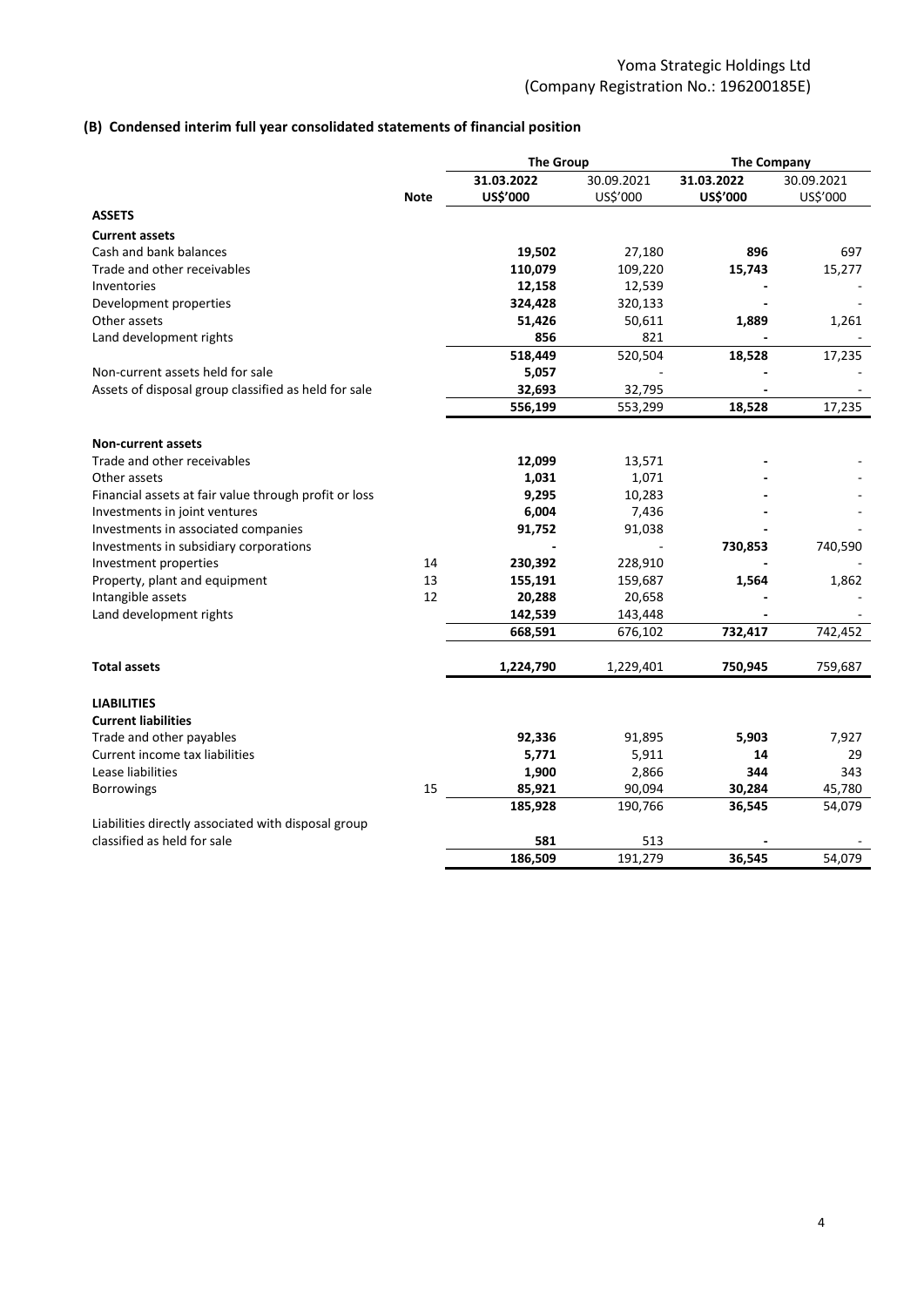# **(B) Condensed interim full year consolidated statements of financial position (cont'd)**

|                                                    |             | <b>The Group</b> |            | <b>The Company</b> |            |  |
|----------------------------------------------------|-------------|------------------|------------|--------------------|------------|--|
|                                                    | <b>Note</b> | 31.03.2022       | 30.09.2021 | 31.03.2022         | 30.09.2021 |  |
|                                                    |             | US\$'000         | US\$'000   | US\$'000           | US\$'000   |  |
| <b>Non-current liabilities</b>                     |             |                  |            |                    |            |  |
| Trade and other payables                           |             | 1,934            | 1,918      |                    |            |  |
| <b>Borrowings</b>                                  | 15          | 217,884          | 262,957    | 118,156            | 151,106    |  |
| Put options to non-controlling interests           |             | 36,196           | 35,107     | 36,196             | 35,107     |  |
| Financial liabilities at fair value through profit |             |                  |            |                    |            |  |
| or loss                                            |             | 1,015            | 1,015      | 1,015              | 1,015      |  |
| Shareholders' loans from non-controlling           |             |                  |            |                    |            |  |
| interests                                          |             | 10,383           | 10,824     |                    |            |  |
| Lease liabilities                                  |             | 43,963           | 42,236     | 1,167              | 1,402      |  |
| Deferred income tax liabilities                    |             | 2,606            | 2,662      |                    |            |  |
|                                                    |             | 313,981          | 356,719    | 156,534            | 188,630    |  |
| <b>Total Liabilities</b>                           |             | 500,490          | 547,998    | 193,079            | 242,709    |  |
| <b>NET ASSETS</b>                                  |             | 724,300          | 681,403    | 557,866            | 516,978    |  |
| <b>EQUITY</b>                                      |             |                  |            |                    |            |  |
| Capital and reserves attributable to equity        |             |                  |            |                    |            |  |
| holders of the Company                             |             |                  |            |                    |            |  |
| Share capital                                      | 16          | 624,890          | 624,890    | 624,890            | 624,890    |  |
| Perpetual securities                               | 17          | 79,132           | 30,000     | 79,132             | 30,000     |  |
| Share option reserve                               |             | 3,226            | 3,226      | 3,226              | 3,226      |  |
| Share award reserve                                |             | 196              | 130        | 196                | 130        |  |
| Currency translation reserve                       |             | (97, 816)        | (105, 888) |                    |            |  |
| Put options reserve                                |             | (36, 196)        | (35, 107)  | (36, 196)          | (35, 107)  |  |
| <b>Accumulated losses</b>                          |             | (45,098)         | (29,999)   | (113, 382)         | (106, 161) |  |
|                                                    |             | 528,334          | 487,252    | 557,866            | 516,978    |  |
| Non-controlling interests                          |             | 195,966          | 194,151    |                    |            |  |
| <b>Total equity</b>                                |             | 724,300          | 681,403    | 557,866            | 516,978    |  |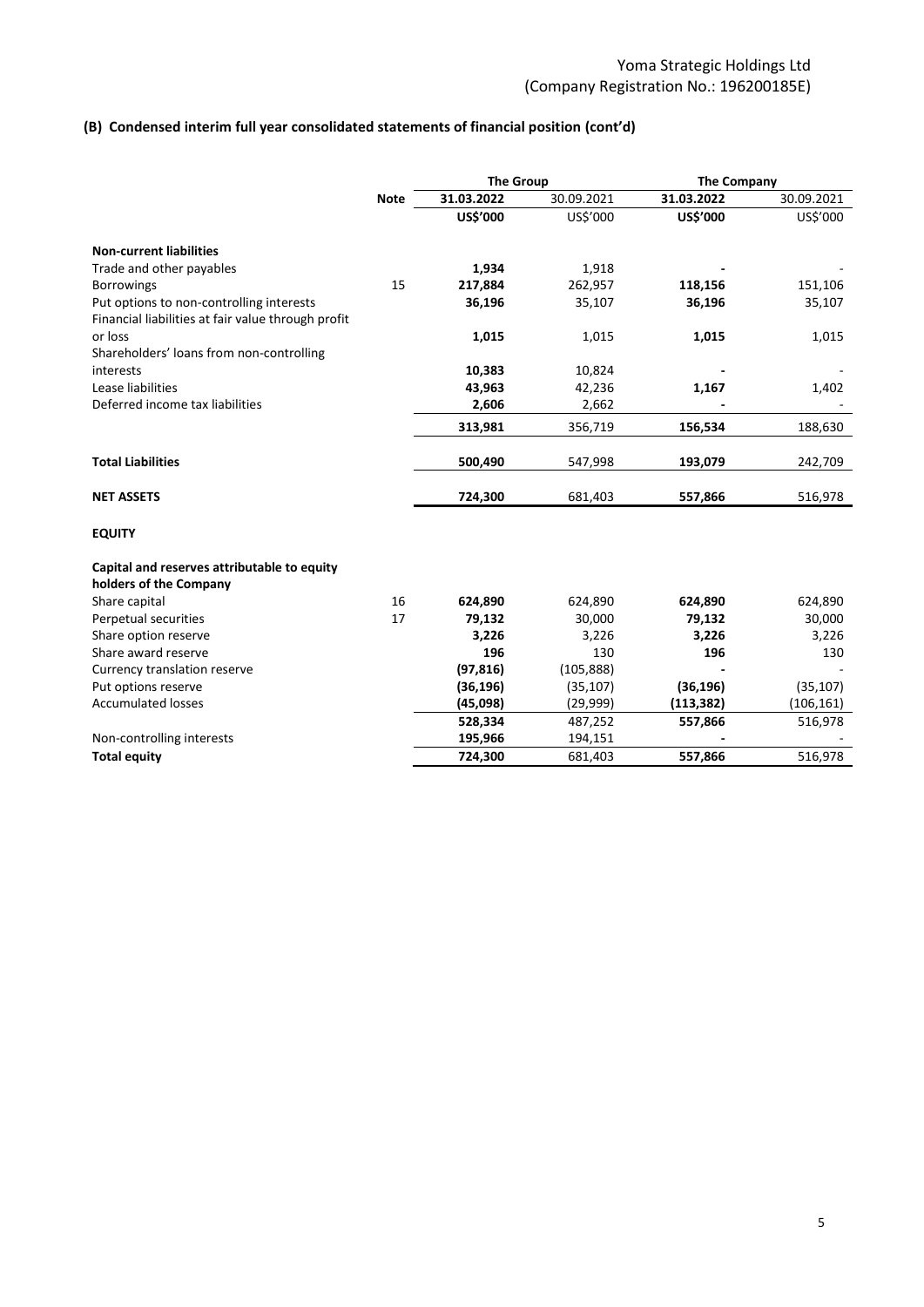|                                                                                                                                                                                                                    | US\$'000                                      |                         |                         |                           |                                    |                           |                                                 |                   |                                  |                        |  |
|--------------------------------------------------------------------------------------------------------------------------------------------------------------------------------------------------------------------|-----------------------------------------------|-------------------------|-------------------------|---------------------------|------------------------------------|---------------------------|-------------------------------------------------|-------------------|----------------------------------|------------------------|--|
|                                                                                                                                                                                                                    | Attributable to equity holders of the Company |                         |                         |                           |                                    |                           |                                                 |                   |                                  |                        |  |
| The Group                                                                                                                                                                                                          | Share<br>Capital                              | Perpetual<br>Securities | Share Option<br>Reserve | Share<br>Award<br>Reserve | Currency<br>Translation<br>Reserve | Put<br>Options<br>Reserve | Retained<br>Profits/<br>(Accumulated<br>losses) | Total             | Non-<br>controlling<br>Interests | Total<br>Equity        |  |
| At 1 October 2021                                                                                                                                                                                                  | 624,890                                       | 30,000                  | 3,226                   | 130                       | (105, 888)                         | (35, 107)                 | (29, 999)                                       | 487,252           | 194,151                          | 681,403                |  |
| Employee share awards scheme – value of<br>employee services<br>Additional capital contributions from non-<br>controlling interests<br>Accretion of imputed interest - put<br>options to non-controlling interests |                                               |                         |                         | 66                        |                                    | (1,089)                   | $\overline{\phantom{a}}$                        | 66<br>(1,089)     | 2,800                            | 66<br>2,800<br>(1,089) |  |
| Dividends declared to non-controlling<br>interests<br>Transfer of borrowings to perpetual                                                                                                                          |                                               |                         |                         |                           |                                    |                           |                                                 |                   | (6)                              | (6)                    |  |
| securities<br>Perpetual securities distribution for                                                                                                                                                                |                                               | 49,132                  |                         |                           |                                    |                           | $\overline{\phantom{a}}$                        | 49,132            |                                  | 49,132                 |  |
| financial period<br>Total comprehensive income loss                                                                                                                                                                |                                               |                         |                         |                           | 8,072                              |                           | (300)<br>(14, 799)                              | (300)<br>(6, 727) | (979)                            | (300)<br>(7,706)       |  |
| At 31 March 2022                                                                                                                                                                                                   | 624,890                                       | 79,132                  | 3,226                   | 196                       | (97, 816)                          | (36, 196)                 | (45,098)                                        | 528,334           | 195,966                          | 724,300                |  |

## **(C) Condensed interim full year statement of changes in equity**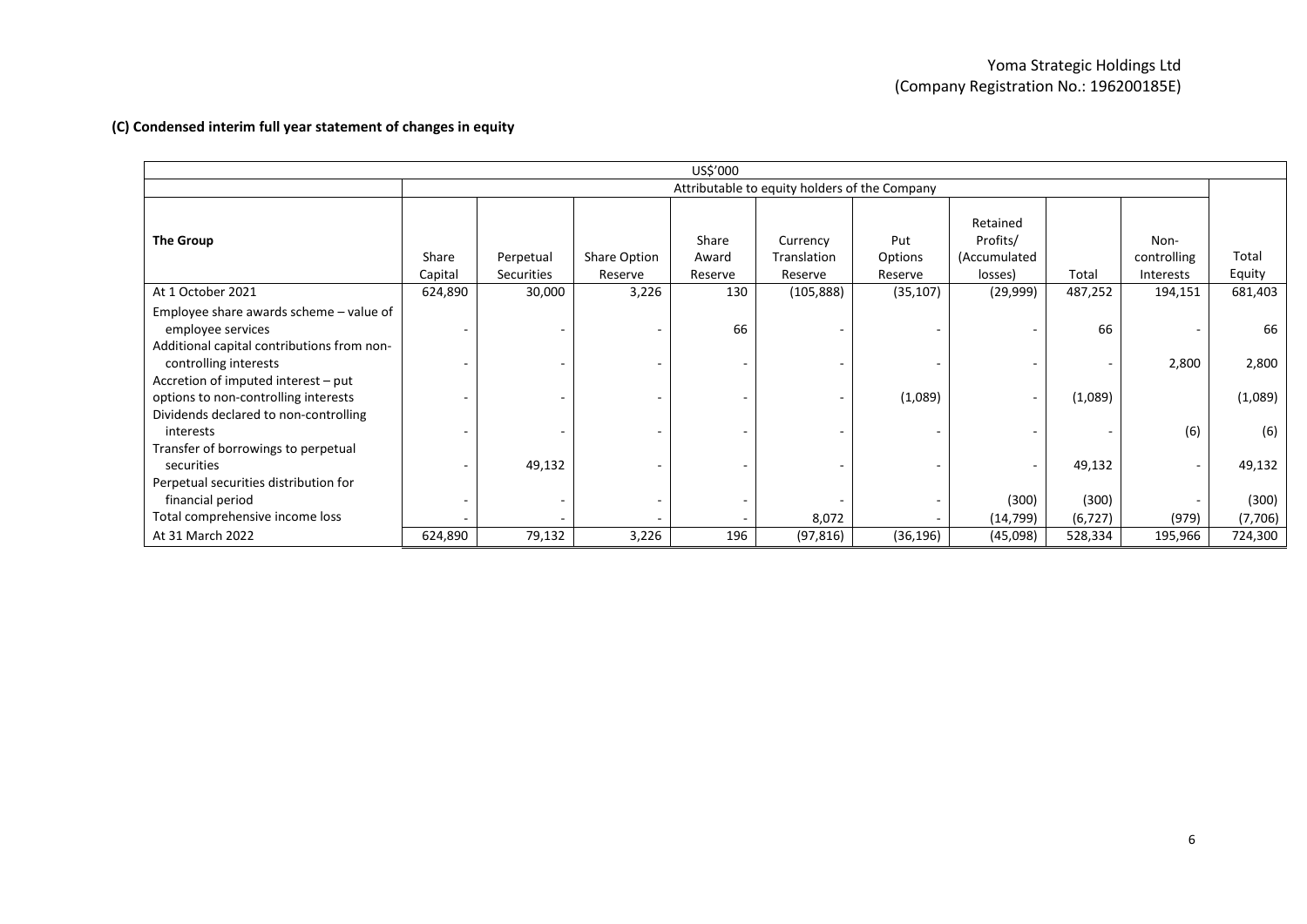| US\$'000                                                                                                                  |                  |                                               |                                                      |                           |                                    |                           |                                                 |          |                                  |                   |
|---------------------------------------------------------------------------------------------------------------------------|------------------|-----------------------------------------------|------------------------------------------------------|---------------------------|------------------------------------|---------------------------|-------------------------------------------------|----------|----------------------------------|-------------------|
|                                                                                                                           |                  | Attributable to equity holders of the Company |                                                      |                           |                                    |                           |                                                 |          |                                  |                   |
| The Group                                                                                                                 | Share<br>Capital | Perpetual<br><b>Securities</b>                | <b>Share Option</b><br>Reserve                       | Share<br>Award<br>Reserve | Currency<br>Translation<br>Reserve | Put<br>Options<br>Reserve | Retained<br>Profits/<br>(Accumulated<br>losses) | Total    | Non-<br>controlling<br>Interests | Total<br>Equity   |
|                                                                                                                           |                  |                                               |                                                      |                           |                                    |                           |                                                 |          |                                  |                   |
| At 1 October 2020                                                                                                         | 624,890          | 30,000                                        | 3,480                                                | 20                        | (16, 136)                          | (33,026)                  | (9, 919)                                        | 599,309  | 194,625                          | 793,934           |
| Employee share awards scheme – value of<br>employee services                                                              |                  |                                               | $\overline{\phantom{a}}$                             | 60                        |                                    |                           |                                                 | 60       |                                  | 60                |
| Accretion of imputed interest – put<br>options to non-controlling interests<br>Equity loan from non-controlling interests |                  |                                               | $\overline{\phantom{a}}$                             |                           |                                    | (1,024)                   |                                                 | (1,024)  | 16,516                           | (1,024)<br>16,516 |
| Dividends declared to non-controlling<br>interests                                                                        |                  |                                               | $\overline{\phantom{a}}$<br>$\overline{\phantom{a}}$ |                           |                                    |                           |                                                 |          | (4)                              | (4)               |
| Perpetual securities distribution payable                                                                                 |                  |                                               | $\sim$                                               |                           |                                    |                           | (300)                                           | (300)    |                                  | (300)             |
| Total comprehensive loss                                                                                                  |                  |                                               | $\overline{\phantom{a}}$                             |                           | (13, 786)                          |                           | (19, 920)                                       | (33,706) | (6, 632)                         | (40, 338)         |
| At 31 March 2021                                                                                                          | 624,890          | 30,000                                        | 3,480                                                | 80                        | (29, 922)                          | (34,050)                  | (30, 139)                                       | 564,339  | 204,505                          | 768,844           |

## **C) Condensed interim full year statements of changes in equity (cont'd)**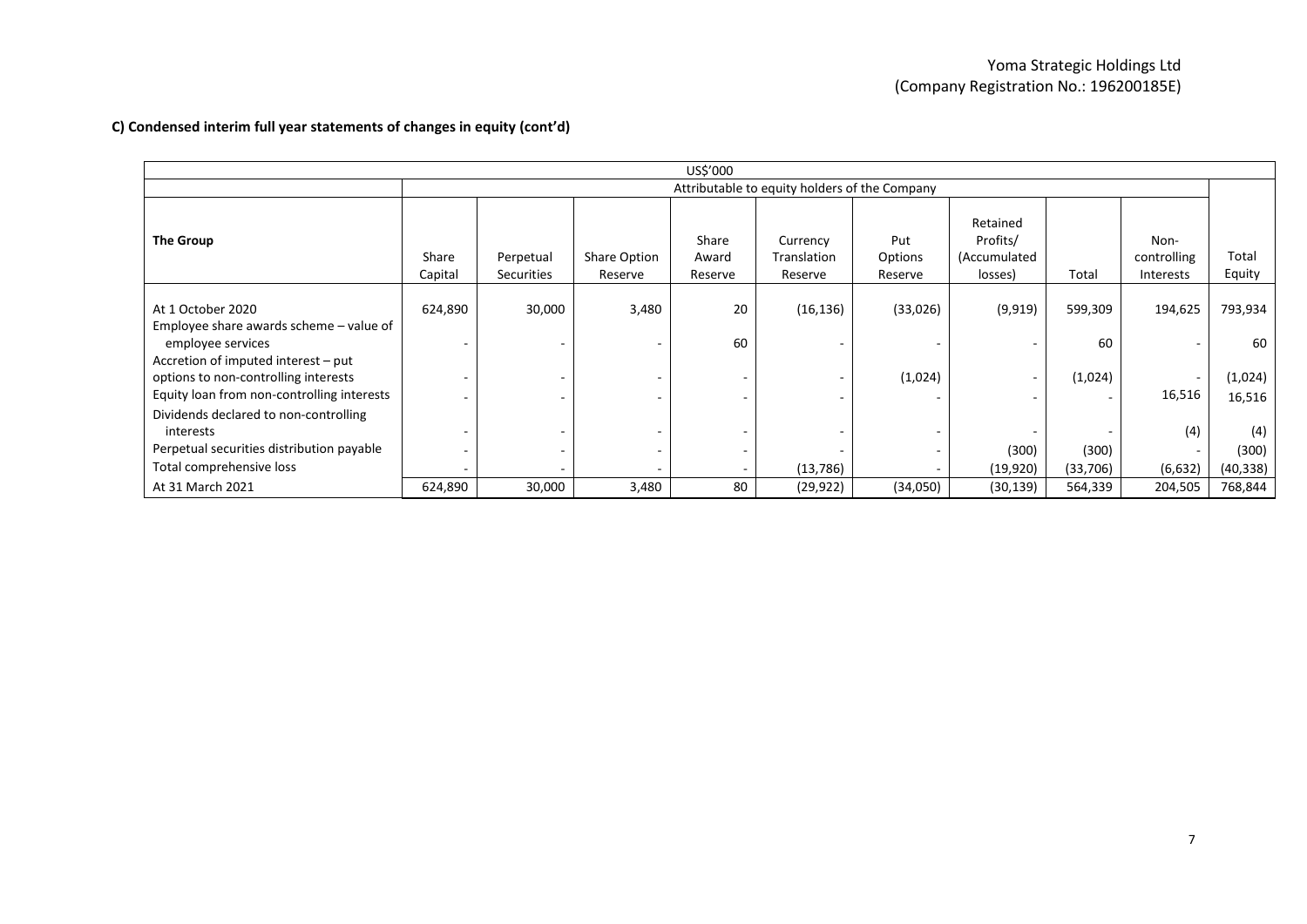## **C) Condensed interim full year statements of changes in equity (cont'd)**

| <b>US\$'000</b>                                                                                                                                                                                                                                                                                                           |                              |                                |                            |                           |                                   |                                               |                                                                    |  |  |
|---------------------------------------------------------------------------------------------------------------------------------------------------------------------------------------------------------------------------------------------------------------------------------------------------------------------------|------------------------------|--------------------------------|----------------------------|---------------------------|-----------------------------------|-----------------------------------------------|--------------------------------------------------------------------|--|--|
| The Company                                                                                                                                                                                                                                                                                                               | Share<br>Capital             | Perpetual<br><b>Securities</b> | Share<br>Option<br>Reserve | Share<br>Award<br>Reserve | Put<br>options<br>Reserve         | Accumulated<br>Losses                         | Total<br>Equity                                                    |  |  |
| At 1 October 2021<br>Employee share awards scheme – value of employee services<br>Accretion of imputed interest – put options to non-controlling<br>interests<br>Transfer of borrowings to perpetual securities<br>Perpetual securities distribution for financial period<br>Total comprehensive loss<br>At 31 March 2022 | 624,890<br>624,890           | 30,000<br>49,132<br>79,132     | 3,226<br>3,226             | 130<br>66<br>196          | (35, 107)<br>(1,089)<br>(36, 196) | (106, 161)<br>(300)<br>(6, 921)<br>(113, 382) | 516,978<br>66<br>(1,089)<br>49,132<br>(300)<br>(6, 921)<br>557,866 |  |  |
| At 1 October 2020<br>Employee share awards scheme - value of employee services<br>Accretion of imputed interest – put options to non-controlling<br>interests<br>Perpetual securities distribution for financial period<br>Total comprehensive loss<br>At 31 March 2021                                                   | 624,890<br>٠<br>٠<br>624,890 | 30,000<br>30,000               | 3,480<br>3,480             | 20<br>60<br>۰<br>80       | (33,026)<br>(1,024)<br>(34,050)   | (95, 604)<br>(300)<br>(9, 183)<br>(105, 087)  | 529,760<br>60<br>(1,024)<br>(300)<br>(9, 183)<br>519,313           |  |  |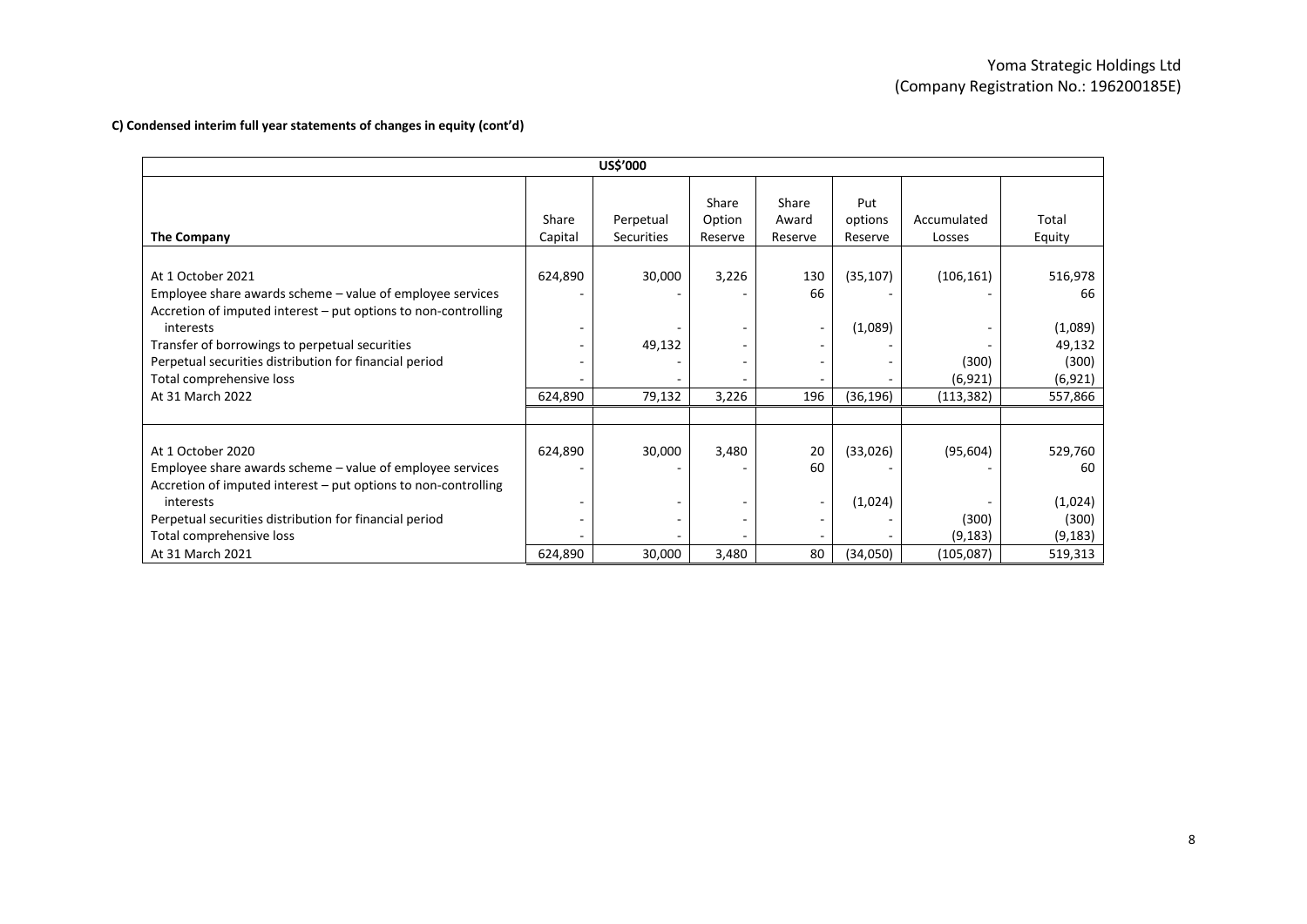## **(D) Condensed interim second half year and full year consolidated statement of cash flows**

|                                                                                            | <b>The Group</b>     |            |
|--------------------------------------------------------------------------------------------|----------------------|------------|
|                                                                                            | 6-month period ended |            |
|                                                                                            | 31.03.2022           | 31.03.2021 |
|                                                                                            | <b>US\$'000</b>      | US\$'000   |
| Cash flows from operating activities:                                                      |                      |            |
| Net loss                                                                                   | (18,037)             | (21, 637)  |
| Adjustments for:                                                                           |                      |            |
| - Income tax expense                                                                       | 137                  | 518        |
| - Depreciation of property, plant and equipment                                            | 5,397                | 8,804      |
| - Amortisation of intangible assets                                                        | 318                  | 507        |
| - Write-off of property, plant and equipment                                               | 30                   | 185        |
| - Loss/(gain) on disposal of property, plant and equipment                                 | 848                  | (44)       |
| - Loss on disposal of joint venture                                                        | 110                  |            |
| - Fair value loss on investment properties classified as assets held for sale              | 4,838                |            |
| - Loss on disposal of non current assets held for sale                                     | 30                   |            |
| - Gain from modification of lease contracts                                                | (6)                  | (78)       |
| - Gain from derecognition of lease contracts                                               | (7)                  |            |
| - Interest income on loan to joint venture                                                 | (1,930)              | (1,874)    |
| - Interest income on bank deposits                                                         | (134)                | (62)       |
| - Interest income from trade receivables under instalments                                 | (65)                 | (17)       |
| - Interest expenses on borrowings                                                          | 8,234                | 9,677      |
| - Interest expenses on lease liabilities                                                   | 1,806                | 2,041      |
| - Amortised interest on non-current payables                                               | 16                   | 16         |
| - Employee share award expenses                                                            | 66                   | 60         |
| - Share of losses of joint ventures                                                        | 600                  | 757        |
| - Share of losses/(profits) of associated companies                                        | 195                  | (1,970)    |
| - Unrealised currency translation (gains)/losses                                           | (2, 182)             | 3,850      |
| Operating cash flows before changes in working capital                                     | 264                  | 733        |
| Changes in working capital, net of effects from acquisition of subsidiary<br>corporations: |                      |            |
| - Inventories                                                                              | 381                  | 775        |
| - Development properties                                                                   | 807                  | (3,550)    |
| - Trade and other receivables                                                              | 2,038                | (8, 811)   |
| - Land development rights                                                                  | 873                  | (2,951)    |
| - Trade and other payables                                                                 | 4,522                | 15,551     |
| - Financial assets at fair value through profit or loss                                    | 988                  | (431)      |
| Cash generated from operations                                                             | 9,873                | 1,316      |
| Interest received                                                                          | 199                  | 62         |
| Income tax paid                                                                            | (473)                | (505)      |
| Net cash provided by operating activities                                                  | 9,599                | 873        |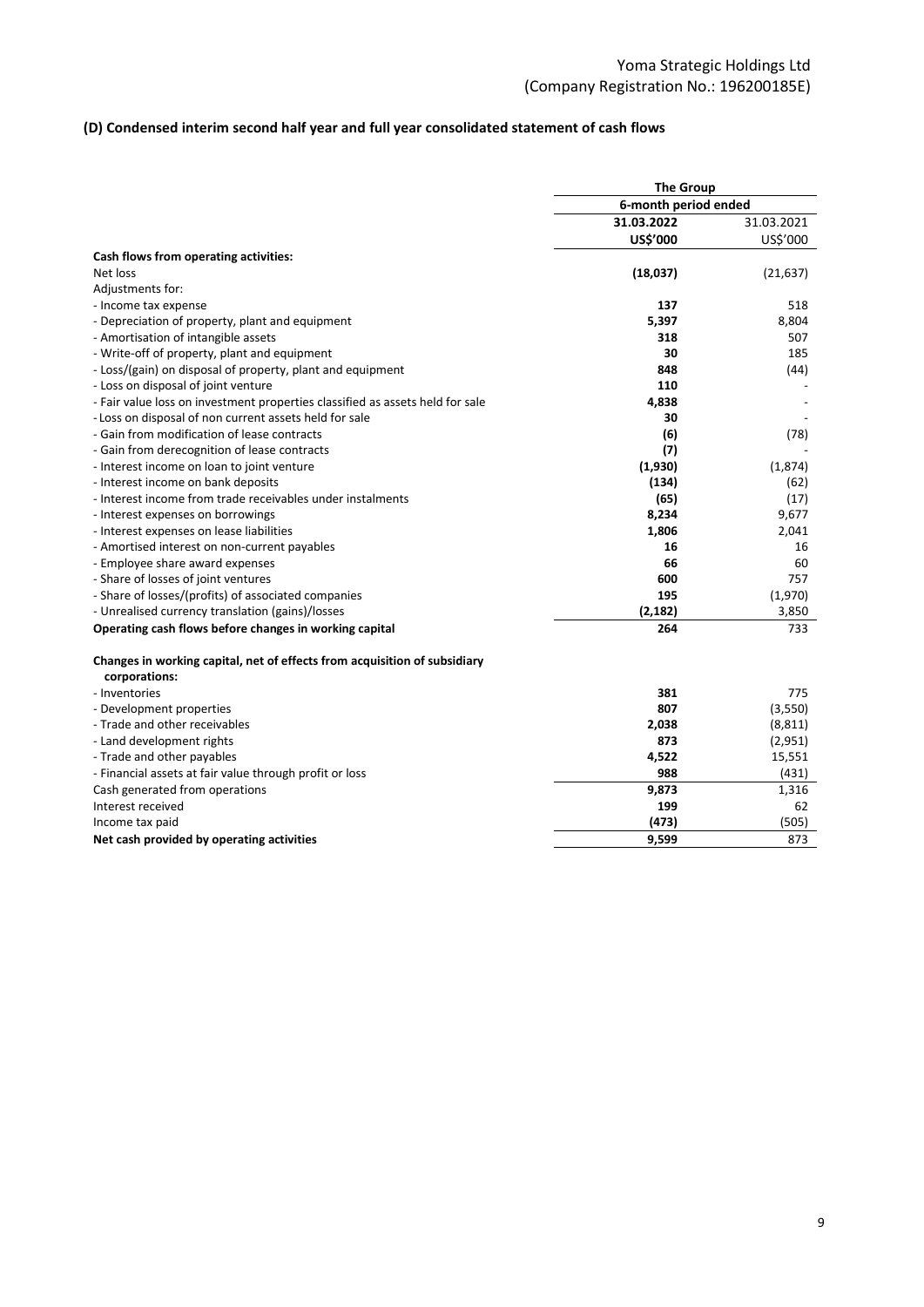|                                                                       | <b>The Group</b>     |            |  |  |  |
|-----------------------------------------------------------------------|----------------------|------------|--|--|--|
|                                                                       | 6-month period ended |            |  |  |  |
|                                                                       | 31.03.2022           | 31.03.2021 |  |  |  |
|                                                                       | US\$'000             | US\$'000   |  |  |  |
| Cash flows from investing activities:                                 |                      |            |  |  |  |
| Additions to investment properties                                    | (2, 334)             | (1,207)    |  |  |  |
| Additions to property, plant and equipment                            | (1, 875)             | (17, 641)  |  |  |  |
| Additions to development properties intended for investing activities | (3,578)              | (20, 783)  |  |  |  |
| Proceeds from non current assets held for sale                        | 470                  |            |  |  |  |
| Proceeds from disposal of property, plant and equipment               | 2,449                | 1,225      |  |  |  |
| Net cash used in investing activities                                 | (4,868)              | (38, 406)  |  |  |  |
| Cash flows from financing activities:                                 |                      |            |  |  |  |
| Interest paid                                                         | (9,804)              | (7,639)    |  |  |  |
| Repayment of lease liabilities (including interest paid)              | (1,903)              | (3,270)    |  |  |  |
| Equity loan from non-controlling interests                            | 2,800                | 16,516     |  |  |  |
| Proceeds from borrowings                                              | 20,244               | 49,397     |  |  |  |
| Repayment of borrowings                                               | (24, 500)            | (13, 387)  |  |  |  |
| Increase in bank deposits restricted for use                          | (250)                | (1, 399)   |  |  |  |
| Net cash (used in)/provided by financing activities                   | (13, 413)            | 40,218     |  |  |  |
| Net (decrease)/increase in cash and cash equivalents                  | (8,682)              | 2,685      |  |  |  |
| Cash and cash equivalents                                             |                      |            |  |  |  |
| Beginning of financial period                                         | 26,939               | 34,712     |  |  |  |
| Effect of currency translation on cash and cash equivalents           | 807                  | (943)      |  |  |  |
| End of financial period                                               | 19,064               | 36,454     |  |  |  |

For the purpose of presenting the consolidated statement of cash flows, cash and cash equivalents comprise the followings:

|                                                                                              | <b>The Group</b>     |            |  |  |
|----------------------------------------------------------------------------------------------|----------------------|------------|--|--|
|                                                                                              | 6-month period ended |            |  |  |
|                                                                                              | 31.03.2022           | 31.03.2021 |  |  |
|                                                                                              | <b>US\$'000</b>      | US\$'000   |  |  |
| Cash and bank balances per statements of financial position                                  | 19,502               | 49,123     |  |  |
| Add: Cash and bank balances included in assets of disposal group classified as held for sale | 208                  | 377        |  |  |
| Less: Bank deposits restricted for use                                                       | (469)                | (13,046)   |  |  |
| Less: Bank overdraft                                                                         | (177)                |            |  |  |
| Cash and cash equivalents per consolidated statement of cash flows                           | 19,064               | 36,454     |  |  |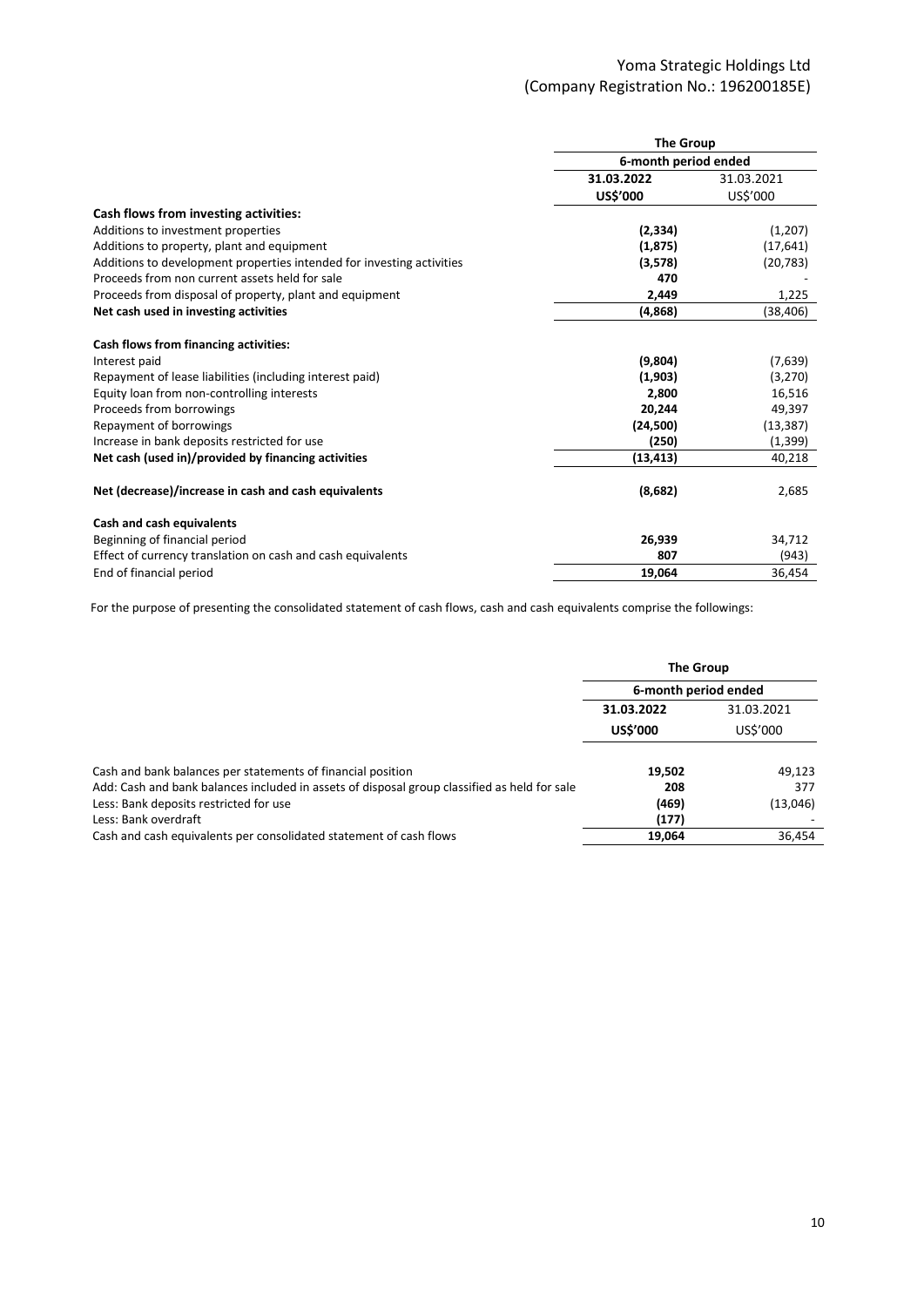#### **(E) Selected notes to the condensed interim consolidated financial statements**

#### **1. Corporate information**

Yoma Strategic Holdings Ltd (the "Company") is incorporated and domiciled in Singapore with limited liability. It was listed on the Main Board of the Singapore Exchange Securities Trading Limited on 24 August 2006. These condensed interim consolidated financial statements as at and for the six months period ended 31 March 2022 comprise the Company and its subsidiaries (collectively, the "Group").

The principal activity of the Company is investment holding. The principal activities of its subsidiary corporations are real estate development, real estate investment and leasing, property management services, automotive and heavy equipment distribution, non-bank financial services, logistics and food and beverage activities.

#### **2. Basis of preparation**

The condensed interim financial statements for the six months ended 31 March 2022 have been prepared in accordance with the SFRS(I) 1-34 Interim Financial Reporting issued by the Accounting Standards Council Singapore and to be read in conjunction with the Group's audited financial statements as at and for the period ended 31 September 2021. The condensed interim financial statements do not include all the information required for a complete set of financial statements. However, selected explanatory notes are included to explain events and transactions that are significant to an understanding of the changes in the Group's financial position and performance since the last annual financial statements for the period ended 30 September 2021.

The accounting policies adopted are consistent with those of the previous financial year which were prepared in accordance with SFRS(I)s, except for the adoption of new and amended standards as set out in Note 3.

The condensed interim financial statements are presented in United State dollar ("US\$), which is the functional currency of the Company and all financial information have been rounded to the nearest thousand ("US\$'000"), unless otherwise indicated.

#### **3. New and amended standards adopted by the Group**

A number of amendments to the SFRS(I) Standards have become applicable for the current reporting period. The Group did not have to change its accounting policies or make retrospective adjustments as a result of adopting these standards.

#### **4. Use of judgements and estimates**

In preparing the condensed interim financial statements, management has made judgements, estimates and assumptions that affect the application of accounting policies and the reported amounts of assets and liabilities, income and expense. Although these estimates are based on management's best knowledge or current events and actions, actual results may differ from these estimates.

The significant judgements made by management in applying the Group's accounting policies and the key sources of estimation uncertainty were the same as those that applied to the consolidated financial statements as at and for the year ended 30 September 2021.

Estimates and underlying assumptions are reviewed on an ongoing basis. Revisions to accounting estimates are recognised in the period in which the estimates are revised and in any future periods affected.

Information about estimates, assumptions and critical judgements in applying accounting policies that have the most significant effect on the amounts recognised in the financial statements is included in the following notes: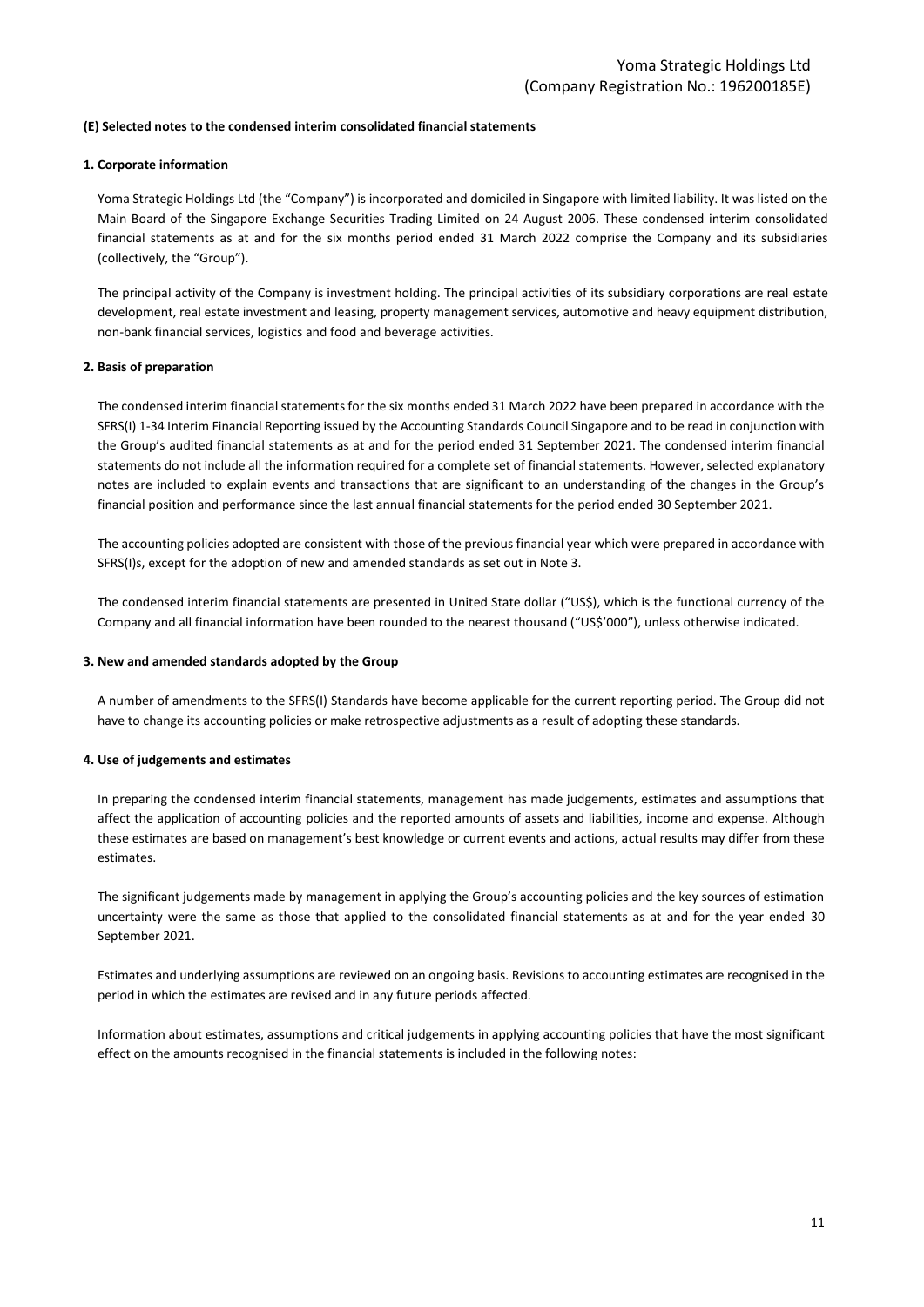#### *(a) Revenue for sale of development properties*

The Group recognises revenue for the sale of development properties by reference to the stage of completion of the properties. The stage of completion is measured by reference to the contract costs incurred to date compared to the estimated total costs (including costs to complete) of the properties.

Significant assumptions are required to estimate the total contract costs and the recoverable variation works that affect the stage of completion and the contract revenue respectively. In making these estimates, management has relied on past experience and the work of specialists.

#### *(b) Revaluation of investment properties*

The Group carries its investment properties at fair value, with changes in fair values being recognised in profit or loss. The fair values of investment properties are determined by independent real estate valuation experts using the properties' highest-and-best use approach which is generally the sales comparison approach (i.e. the basis of market value). In arriving at the valuation figure, the valuers have taken into consideration the prevailing market conditions and have made due adjustments for differences between the investment properties and comparables properties in terms of location, tenure, size, shape, design and layout, age and condition of the buildings, dates of transactions and other factors affecting their values. The most significant input into this valuation approach is selling prices. The estimates are based on local market conditions existing as at the reporting date.

Fair values of uncompleted investment properties with no available market information are determined by the independent real estate valuation experts using the depreciated replacement cost method, which involves estimating the current replacement cost of the buildings and from which deductions are made to allow for depreciation due to age, condition and functional obsolescence. The replacement cost is then added to the land value to derive the fair value. The land value is determined based on the direct comparison method with transactions of comparable plots of land within the vicinity and elsewhere. In arriving at the valuation figure, the valuation experts have taken into consideration the prevailing market conditions and have made due adjustments for differences between the investment properties and the comparables properties in terms of location, tenure, size, shape, design and layout, age and condition, dates of transactions and other factors affecting their values. The most significant inputs into this valuation approach are price per unit measurement, expected development costs and estimated developer profit margin.

### *(c) Estimation of net realisable value for development properties and land development rights*

Development properties and land development rights are stated at the lower of cost and net realisable value. Net realisable value of completed properties and land development rights is assessed by reference to market prices of comparable completed properties and land development rights at the same or nearby locations at the reporting date less estimated direct selling expenses. Net realisable value of development properties under construction is assessed with reference to market prices as at the reporting date for similar completed properties less estimated costs to complete construction and direct selling expenses.

#### *(d) Estimated impairment of non-financial assets*

### Goodwill and intangible assets with indefinite useful lives

Goodwill and intangible assets with indefinite useful lives are tested for impairment annually and whenever there is an indication that the goodwill and intangible assets with indefinite useful lives may be impaired. In performing the impairment assessment of the carrying amount of goodwill and intangible assets with indefinite useful lives, the recoverable amounts of cash-generating units ("CGUs"), in which the goodwill and intangible assets with indefinite useful lives have been attributable to, are determined using the higher of the value-in-use ("VIU") calculation and the fair value less costs of disposal. The assessment process involves significant management estimate and is based on assumptions that are affected by future market and economic conditions. It also involves the use of significant judgements such as the forecasted revenues and operating expenses, sales growth rates, gross profit margins and discount rates applied to the VIU calculation.

#### Other non-financial assets

Intangible assets with finite useful lives, property, plant and equipment, investments in subsidiary corporations, joint ventures and associated companies and other non-financial assets are tested for impairment whenever there is any objective evidence or indication that these assets may be impaired. In determining the recoverable value, an estimate of expected future cash flows from each asset or CGU and an appropriate discount rate is required to be made. An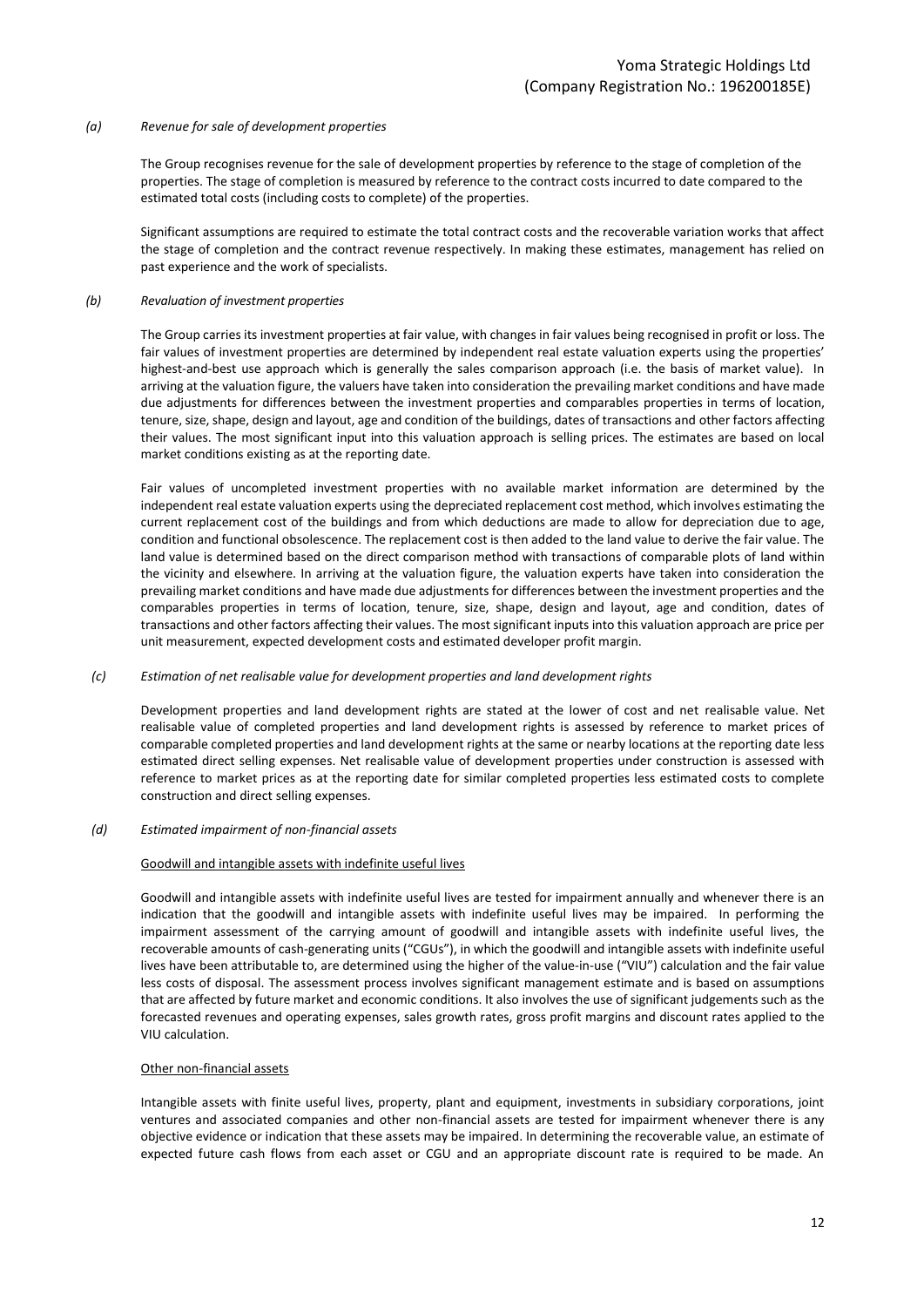impairment exists when the carrying amount of an asset or CGU exceeds its recoverable amount, which is the higher of its fair value less costs of disposal and its value in use.

(e) Critical judgement over the lease term

The Group determines the lease term as the non-cancellable term of the lease, together with any periods covered by an option to extend the lease if it is reasonably certain to be exercised, or any periods covered by an option to terminate the lease, if it is reasonably certain not to be exercised. The Group has several lease contracts that included extension and/or termination options. The Group applies judgement in evaluating whether it is reasonably certain whether or not the option to extend and/or terminate the lease will be exercised. That is, it considers all relevant factors that create an economic incentive for the exercise of the option. After the commencement date, the Group reassesses the lease term whenever there is a significant event or change in circumstances that is within its control and affects the ability to exercise or not to exercise the option to extend and/or terminate (e.g. construction of significant leasehold improvements or significant customisation to the leased asset). The Group included the extension option in the lease term for the leases of the certain restaurant premises because of the economic incentive to continue the leases.

(f) Provision of the expected credit loss ("ECL") of trade receivables, finance lease receivables and contract assets

The Group uses a provision matrix to calculate the ECL for trade receivables, finance lease receivables and contract assets. The provision rates are based on the days past due for groupings of various customer segments that have similar loss patterns.

The provision matrix is initially based on the Group's historical observed default rates. The Group will calibrate the matrix to adjust historical credit loss experience with forward-looking information. At every reporting date, historical default rates are updated and changes in the forward-looking estimates are analysed.

The assessment of the correlation between historical observed default rates, forecast economic conditions and the ECL is a significant estimate. The amount of the ECL is sensitive to changes in circumstances and of forecast economic conditions and may also not be representative of customer's actual default in the future.

#### *(g) Fair value estimation of financial assets and liabilities at fair value through profit or loss*

Investments in unquoted shares and private investment funds classified as financial assets at fair value through profit or loss are determined using valuation techniques, primarily earnings multiples, discounted cash flows, recent transaction prices and recent comparable transactions. The models used to determine fair values are validated and periodically reviewed by management. The inputs in the earnings multiple models include observable data, such as earnings multiples of comparable companies, and unobservable data, such as forecast earnings. In discounted cash flow models, unobservable inputs are the projected cash flows and the risk premium for liquidity and credit risk that are incorporated into the discount rate. However, the discount rates used for valuing equity securities are determined based on historical equity returns for other entities operating in the same industry for which market returns are observable. Management uses models to adjust the observed equity returns to reflect the actual debt/equity financing structure of the valued equity investments. Models are calibrated by back-testing to actual results to ensure that the outputs are reliable.

Share warrant deeds entered into with non-related parties (the "deeds") which grant the non-related parties the option to purchase shares of an entity to be established in the future are classified as financial liabilities at fair value through profit or loss. The fair values of the options are determined by an independent valuer using Monte Carlo simulations which rely on the backward induction methodology by discounting the expected value of the later nodes and comparing it with the exercise value of the current node. Key assumptions used in the valuation methodology include the expected time to exercise the option, price to book multiple, purchase consideration, dividend yield and risk-free rate.

*(h) Uncertain tax positions*

The Group is subject to income taxes in the jurisdictions of Singapore and Myanmar. In determining the income tax liabilities, management is required to estimate the amount of capital allowances and the deductibility of certain expenses ("uncertain tax positions") at each tax jurisdiction.

There are many transactions and calculations for which the ultimate tax determination is uncertain during the ordinary course of business. The Group recognises liabilities for anticipated tax issues based on estimates of whether additional taxes will be due. Where the final tax outcome of these matters is different from the amounts that were initially recorded, such differences will impact the income tax and deferred income tax provisions in the period in which such determination is made. The Group has open tax assessments with a tax authority at the reporting date. As management believes that the tax positions are sustainable, the Group has not recognised any additional tax liability on these uncertain tax provisions.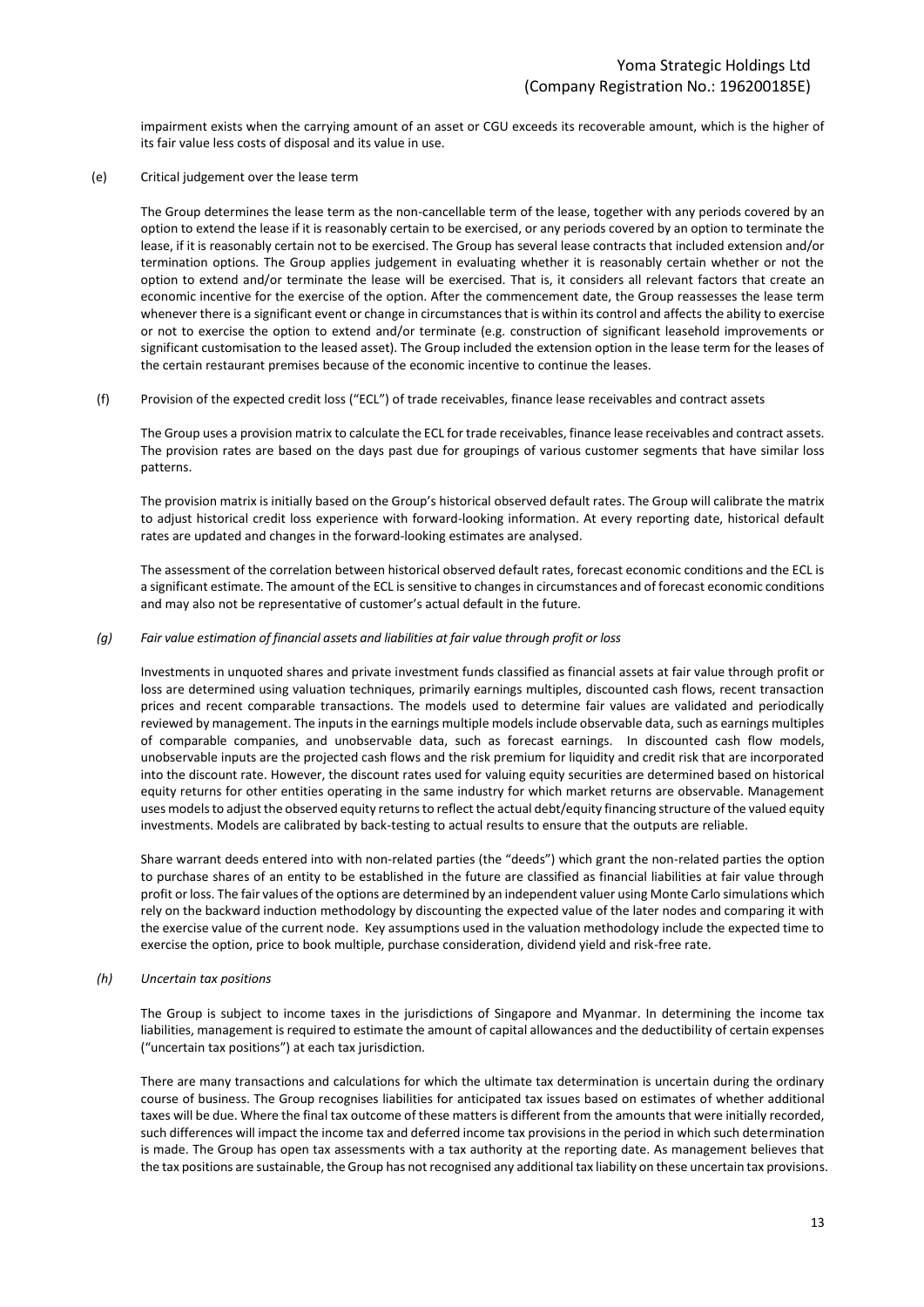#### **5. Seasonal operations**

The Group's businesses are not affected abnormally/significantly by seasonal or cyclical factors during the financial period ended 31 March 2022.

#### **6. Operating segments**

#### **6.1 Business segments**

Management has determined the operating segments based on reviews by the Key Management Team who makes strategic decisions. The Key Management Team comprises the Executive Chairman, the CEO, the CFO, the Group Financial Controller and the heads of each business unit within the operating segments.

The Key Management Team considers the business from both a geographic and business segment perspective. Geographically, management manages and monitors the business in three primary geographic areas: Singapore, Myanmar and the People's Republic of China ("PRC"). All of the Group's operating segments operate in Myanmar except for its investments segment which operates in both Myanmar and the PRC. The other segment relates to corporate services, treasury and finance functions and investment holdings in Singapore and Myanmar.

For management purposes, the Group is organised into business units based on their products and services and has seven reportable segments as follows:

- (i) Real estate development is in the business of property development and the sale of land development rights and development properties ("Yoma Land Development").
- (ii) Real estate services is in the business of property leasing in Myanmar as well as providing project management, design, estate management and golf estate operations ("Yoma Land Services"). This reportable segment has been formed by aggregating the relevant operating entities which are regarded by management to exhibit these and similar economic characteristics.
- (iii) The automotive & heavy equipment segment is in the business of supplying and selling agriculture and construction equipment, passenger and commercial vehicles and their related parts, including the provision of maintenance services ("Yoma Motors"). This reportable segment has been formed by aggregating the relevant operating entities which are regarded by management to exhibit these and similar economic characteristics.
- (iv) The food & beverages segment is in the business of operating restaurants, bottling and distributing beverages and developing transportation, warehousing and logistics services ("Yoma F&B"). This reportable segment has been formed by aggregating the relevant operating entities which are regarded by management to exhibit these and similar economic characteristics.
- (v) The financial services segment is in the business of providing non-bank financing (i.e. leasing of motor vehicles and equipment under both operating and finance leases) and investing in mobile financial services ("Yoma Financial Services"). This reportable segment has been formed by aggregating the relevant operating entities which are regarded by management to exhibit these and similar economic characteristics.
- (vi) The investments segment relates to the Group's investments in the infrastructure, tourism, solar power, agriculture and other sectors in Myanmar and an investment property in the PRC.
- (vii) The other segment refers to the Group level corporate services and treasury and finance functions.

Except as indicated above, no other operating segments have been aggregated to form the above reportable operating segments.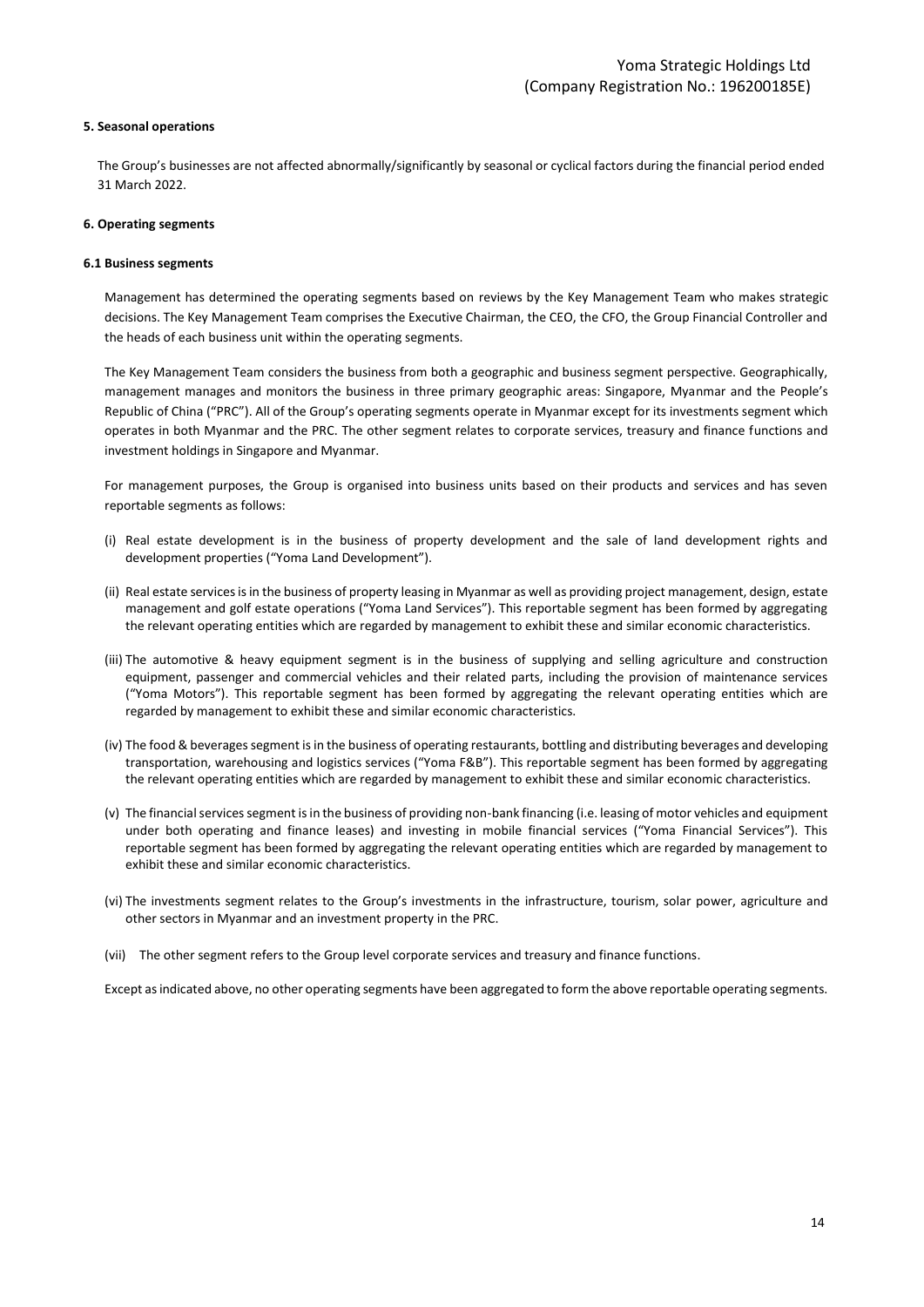# Yoma Strategic Holdings Ltd (Company Registration No.: 196200185E)

|                                                                               |                          |                          | Myanmar         |                  |                          | Myanmar/<br><b>PRC</b>   | Myanmar/<br>Singapore    |                 |
|-------------------------------------------------------------------------------|--------------------------|--------------------------|-----------------|------------------|--------------------------|--------------------------|--------------------------|-----------------|
|                                                                               |                          |                          |                 | Yoma             |                          |                          |                          |                 |
|                                                                               | Yoma Land                | Yoma Land                | Yoma            | <b>Financial</b> |                          |                          |                          |                 |
|                                                                               | Development              | <b>Serivces</b>          | <b>Motors</b>   | <b>Services</b>  | Yoma F&B                 | Investments              | Others                   | Total           |
| 6-month period ended 31.03.2022                                               | <b>US\$'000</b>          | US\$'000                 | <b>US\$'000</b> | <b>US\$'000</b>  | <b>US\$'000</b>          | <b>US\$'000</b>          | <b>US\$'000</b>          | <b>US\$'000</b> |
| Revenue                                                                       |                          |                          |                 |                  |                          |                          |                          |                 |
| Total segment sales                                                           | 12,916                   | 4,409                    | 5,625           | 2,770            | 10,676                   | 946                      | $\sim$                   | 37,342          |
| Less: Inter-segment sales                                                     | $\overline{\phantom{a}}$ | (62)                     | $\sim$          | (174)            | (194)                    | (330)                    | ÷,                       | (760)           |
| Sales to external parties                                                     | 12,916                   | 4,347                    | 5,625           | 2,596            | 10,482                   | 616                      | ÷,                       | 36,582          |
| Cost of sales                                                                 | (9,825)                  | (3,039)                  | (4,589)         | (1,667)          | (6,605)                  | (228)                    |                          | (25, 953)       |
| Gross profit                                                                  | 3,091                    | 1,308                    | 1,036           | 929              | 3,877                    | 388                      | $\sim$                   | 10,629          |
| Other lossess or gains                                                        | 386                      | (4, 564)                 | (346)           | 375              | 597                      | 810                      | 2,773                    | 31              |
| Expenses:-                                                                    |                          |                          |                 |                  |                          |                          |                          |                 |
| - Administrative                                                              | (5, 397)                 | (838)                    | (1,522)         | (917)            | (5,459)                  | (947)                    | (2, 337)                 | (17, 417)       |
| - Finance                                                                     | (2, 297)                 | (79)                     | (71)            | (29)             | (302)                    | (361)                    | (7, 209)                 | (10, 348)       |
| Share of profits/(losses) of joint ventures                                   |                          | $\overline{\phantom{a}}$ | 726             |                  |                          | (1, 326)                 | $\overline{\phantom{a}}$ | (600)           |
| Share of (losses)/profits of associated companies                             | (163)                    | $\overline{\phantom{a}}$ | $\sim$          | 2,379            | (827)                    | (1,584)                  | $\sim$                   | (195)           |
| (Loss)/profit before income tax                                               | (4, 380)                 | (4, 173)                 | (177)           | 2,737            | (2, 114)                 | (3,020)                  | (6, 773)                 | (17,900)        |
| Income tax expense                                                            | (295)                    | (15)                     | 39              | 141              | (7)                      | $\overline{\phantom{a}}$ | $\overline{\phantom{a}}$ | (137)           |
| Net (loss)/profit                                                             | (4, 675)                 | (4, 188)                 | (138)           | 2,878            | (2, 121)                 | (3,020)                  | (6, 773)                 | (18,037)        |
| Interest expense                                                              | 2,247                    | 79                       | 57              | $\overline{7}$   | 302                      | 727                      | 6,637                    | 10,056          |
| Income tax expense                                                            | 295                      | 15                       | (39)            | (141)            | $\overline{7}$           | $\overline{\phantom{a}}$ |                          | 137             |
| Depreciation and amortisation                                                 | 493                      | 439                      | 686             | 1,431            | 2,166                    | 335                      | 165                      | 5,715           |
| Share of (profits)/losses of joint ventures                                   | $\sim$                   | $\sim$                   | (726)           | $\sim$           | $\sim$                   | 1,326                    | ÷                        | 600             |
| Share of losses/(profits) of associated companies                             | 163                      | $\sim$                   | $\blacksquare$  | (2, 379)         | 827                      | 1,584                    |                          | 195             |
| Currency translation (gains)/losses, net                                      | 495                      | 96                       | 68              | (50)             | (308)                    | (92)                     | (3, 176)                 | (2,967)         |
| Yoma Central Project                                                          | 2,374                    |                          |                 | ä,               | $\overline{\phantom{a}}$ | $\sim$                   |                          | 2,374           |
| <b>Core Operating EBITDA</b>                                                  | 1,392                    | (3, 559)                 | (92)            | 1,746            | 873                      | 860                      | (3, 147)                 | (1,927)         |
|                                                                               |                          |                          |                 |                  |                          |                          |                          |                 |
| Net (loss)/profit include:                                                    |                          |                          |                 |                  |                          |                          |                          |                 |
| - Fair value losses on financial assets at fair value through profit or loss  |                          |                          |                 |                  |                          | (1,217)                  |                          | (1,217)         |
| - Impairment loss on financial assets at amortised cost, net                  |                          | $\overline{\phantom{a}}$ | (334)           | (92)             |                          |                          | ÷,                       | (426)           |
| - Reversal of impairment loss on financial assets at amortised cost, net      | 866                      | 99                       |                 |                  |                          |                          |                          | 965             |
| - Fair value loss on investment properties classified as assets held for sale |                          | (4,838)                  |                 | ÷,               |                          |                          |                          | (4,838)         |
|                                                                               |                          |                          |                 |                  |                          |                          |                          |                 |
| <b>Segment assets</b>                                                         | 674,590                  | 269,967                  | 23,903          | 78,521           | 44,498                   | 114,999                  | 18,312                   | 1,224,790       |
| Segment assets includes:                                                      |                          |                          |                 |                  |                          |                          |                          |                 |
| - Investments in associated companies                                         | 31,812                   | $\sim$                   |                 | 39,879           | 3,905                    | 16,156                   |                          | 91,752          |
| - Investments in joint ventures                                               |                          | $\sim$                   | 3,583           | L.               | $\sim$                   | 2,421                    | ÷,                       | 6,004           |
| - Additions to non-current assets                                             | 1,336                    | 2,337                    | 99              | 80               | 1,065                    | ÷                        | 3                        | 4,920           |
| <b>Segment liabilities</b>                                                    | 185,627                  | 21,234                   | 4,681           | 3,217            | 14,278                   | 36,147                   | 235,306                  | 500,490         |
|                                                                               |                          |                          |                 |                  |                          |                          |                          |                 |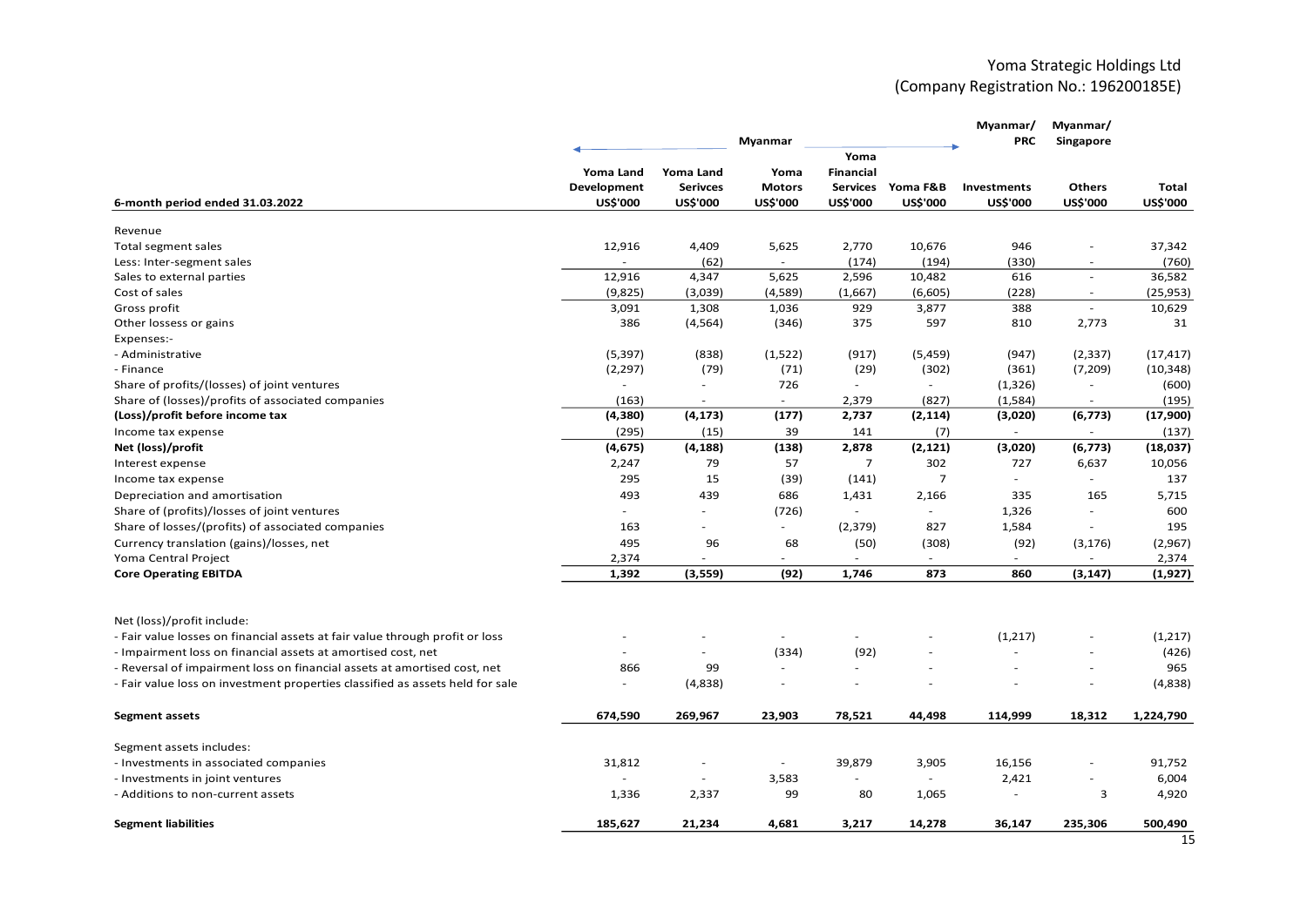|                                                   |                  |                          | Myanmar                  |                  |                 | Myanmar/<br><b>PRC</b> | Myanmar/<br>Singapore    |           |
|---------------------------------------------------|------------------|--------------------------|--------------------------|------------------|-----------------|------------------------|--------------------------|-----------|
|                                                   |                  |                          |                          | Yoma             |                 |                        |                          |           |
|                                                   | <b>Yoma Land</b> | Yoma Land                | Yoma                     | <b>Financial</b> |                 |                        |                          |           |
|                                                   | Development      | <b>Serivces</b>          | <b>Motors</b>            | <b>Services</b>  | Yoma F&B        | <b>Investments</b>     | <b>Others</b>            | Total     |
| 6-month period ended 31.03.2021                   | <b>US\$'000</b>  | US\$'000                 | <b>US\$'000</b>          | <b>US\$'000</b>  | <b>US\$'000</b> | <b>US\$'000</b>        | <b>US\$'000</b>          | US\$'000  |
| Revenue                                           |                  |                          |                          |                  |                 |                        |                          |           |
| Total segment sales                               | 16,900           | 4,366                    | 8,523                    | 3,818            | 10,738          | 1,213                  |                          | 45,558    |
| Less: Inter-segment sales                         |                  | (329)                    | (127)                    | (365)            | (176)           | (612)                  | $\sim$                   | (1,609)   |
| Sales to external parties                         | 16,900           | 4,037                    | 8,396                    | 3,453            | 10,562          | 601                    | $\overline{\phantom{a}}$ | 43,949    |
| Cost of sales                                     | (11, 676)        | (2,094)                  | (6, 922)                 | (1,683)          | (6,997)         | (163)                  |                          | (29, 535) |
| Gross profit                                      | 5,224            | 1,943                    | 1,474                    | 1,770            | 3,565           | 438                    | $\sim$                   | 14,414    |
| Other lossess or gains                            | 893              | 188                      | (400)                    | (430)            | (624)           | 2,502                  | 264                      | 2,393     |
| Expenses:-                                        |                  |                          |                          |                  |                 |                        |                          |           |
| - Administrative                                  | (5,094)          | (967)                    | (2,829)                  | (1, 163)         | (8,596)         | (1,273)                | (4,350)                  | (24, 272) |
| - Finance                                         | (2, 273)         | (109)                    | (121)                    | (249)            | (590)           | (1,702)                | (9,823)                  | (14, 867) |
| Share of profits/(losses) of joint ventures       |                  |                          | 672                      |                  | (4)             | (1, 425)               |                          | (757)     |
| Share of (losses)/profits of associated companies | (233)            | $\overline{\phantom{a}}$ |                          | 3,955            | (465)           | (1, 287)               |                          | 1,970     |
| (Loss)/profit before income tax                   | (1, 483)         | 1,055                    | (1, 204)                 | 3,883            | (6, 714)        | (2,747)                | (13,909)                 | (21, 119) |
| Income tax expense                                | (415)            | (208)                    |                          | (124)            | (6)             |                        | 228                      | (518)     |
| Net (loss)/profit                                 | (1,898)          | 847                      | (1, 197)                 | 3,759            | (6, 720)        | (2,747)                | (13, 681)                | (21, 637) |
| Interest expense                                  | 2,179            | 109                      | 78                       | 231              | 590             | 877                    | 7,670                    | 11,734    |
| Income tax expense                                | 415              | 208                      | (7)                      | 124              | 6               |                        | (228)                    | 518       |
| Depreciation and amortisation                     | 820              | 444                      | 1,090                    | 1,590            | 4,548           | 635                    | 184                      | 9,311     |
| Share of (profits)/losses of joint ventures       |                  |                          | (672)                    |                  | 4               | 1,425                  |                          | 757       |
| Share of losses/(profits) of associated companies | 233              | $\overline{\phantom{a}}$ | $\overline{\phantom{a}}$ | (3,955)          | 465             | 1,287                  |                          | (1,970)   |
| Currency translation (gains)/losses, net          | (1,297)          | 150                      | 357                      | 94               | 762             | 399                    | 1,233                    | 1,698     |
| Yoma Central Project                              | 718              | $\overline{\phantom{a}}$ | $\overline{\phantom{a}}$ |                  | Ξ.              |                        |                          | 718       |
| <b>Core Operating EBITDA</b>                      | 1,170            | 1,758                    | (351)                    | 1,843            | (345)           | 1,876                  | (4, 822)                 | 1,129     |

| Net profit include: |  |  |
|---------------------|--|--|
|                     |  |  |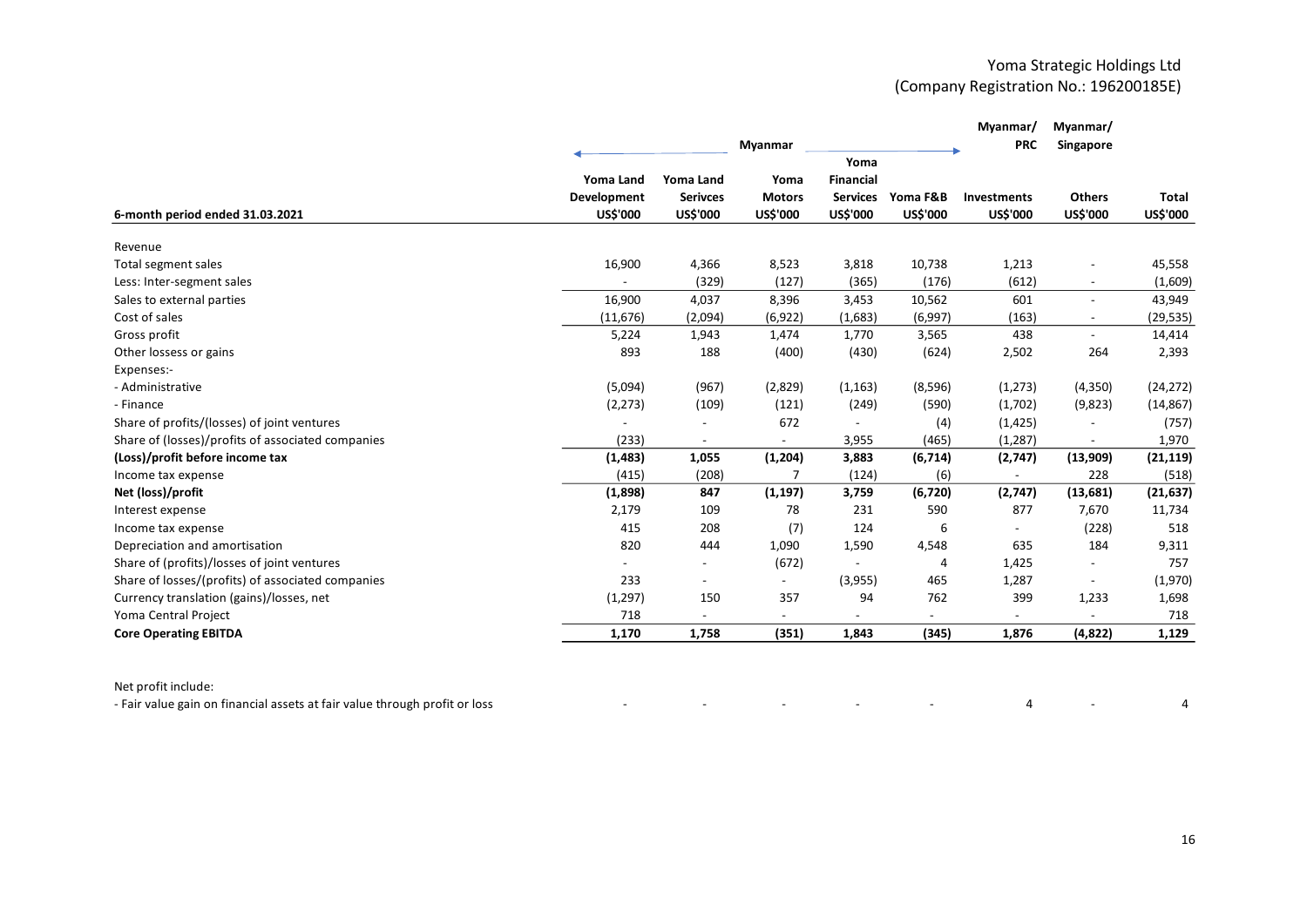### **6. Operating segments (Continued)**

### **6.2. Geographical information**

The Group's seven business segments operate in three main geographical areas: Singapore, Myanmar and the People's Republic of China.

- Singapore/Myanmar the Company is headquartered in Singapore and has operations in Singapore and Myanmar. The operations in this area are principally corporate services, treasury and finance functions and investment activities.
- Myanmar the operations in this area are principally the development of properties and the sale of land development rights and development properties; the leasing of investment properties and the provision of project management, design and estate management services; the sale of automotive and heavy equipment products; the operation of restaurants, the bottling and distribution of beverages and the development of transportation, warehousing and logistics services; and the leasing of motor vehicles and equipment and mobile financial services.
- People's Republic of China the operations in this area are principally the leasing of investment properties.

Revenue and non-current assets information based on the geographical location of customers and assets respectively are as follows:

| <b>The Group</b> |                           |                                 |            |  |  |
|------------------|---------------------------|---------------------------------|------------|--|--|
|                  | <b>Non-current assets</b> |                                 |            |  |  |
|                  |                           | <b>Period ended</b>             |            |  |  |
| 31.03.2022       | 31.03.2021                | 31.03.2022                      | 30.09.2021 |  |  |
| <b>US\$'000</b>  | US\$'000                  | US\$'000                        | US\$'000   |  |  |
|                  |                           | 97,116                          | 98,935     |  |  |
| 36,185           | 43,611                    | 571,475                         | 577,167    |  |  |
| 397              | 338                       |                                 |            |  |  |
| 36,582           | 43,949                    | 668,591                         | 676,102    |  |  |
|                  |                           | Revenue<br>6-month period ended |            |  |  |

#### **7. Revenue**

|                                           |                      | <b>The Group</b> |  |  |
|-------------------------------------------|----------------------|------------------|--|--|
|                                           | 6-month period ended |                  |  |  |
|                                           | 31.03.2022           | 31.03.2021       |  |  |
|                                           | <b>US\$'000</b>      | US\$'000         |  |  |
| Revenue from contracts with customers     | 31,670               | 37,981           |  |  |
| Leasing income from investment properties | 2,317                | 2,515            |  |  |
| Leasing income from motor vehicles        | 1,837                | 2,294            |  |  |
| Interest income from finance leases       | 758                  | 1,159            |  |  |
|                                           | 36,582               | 43,949           |  |  |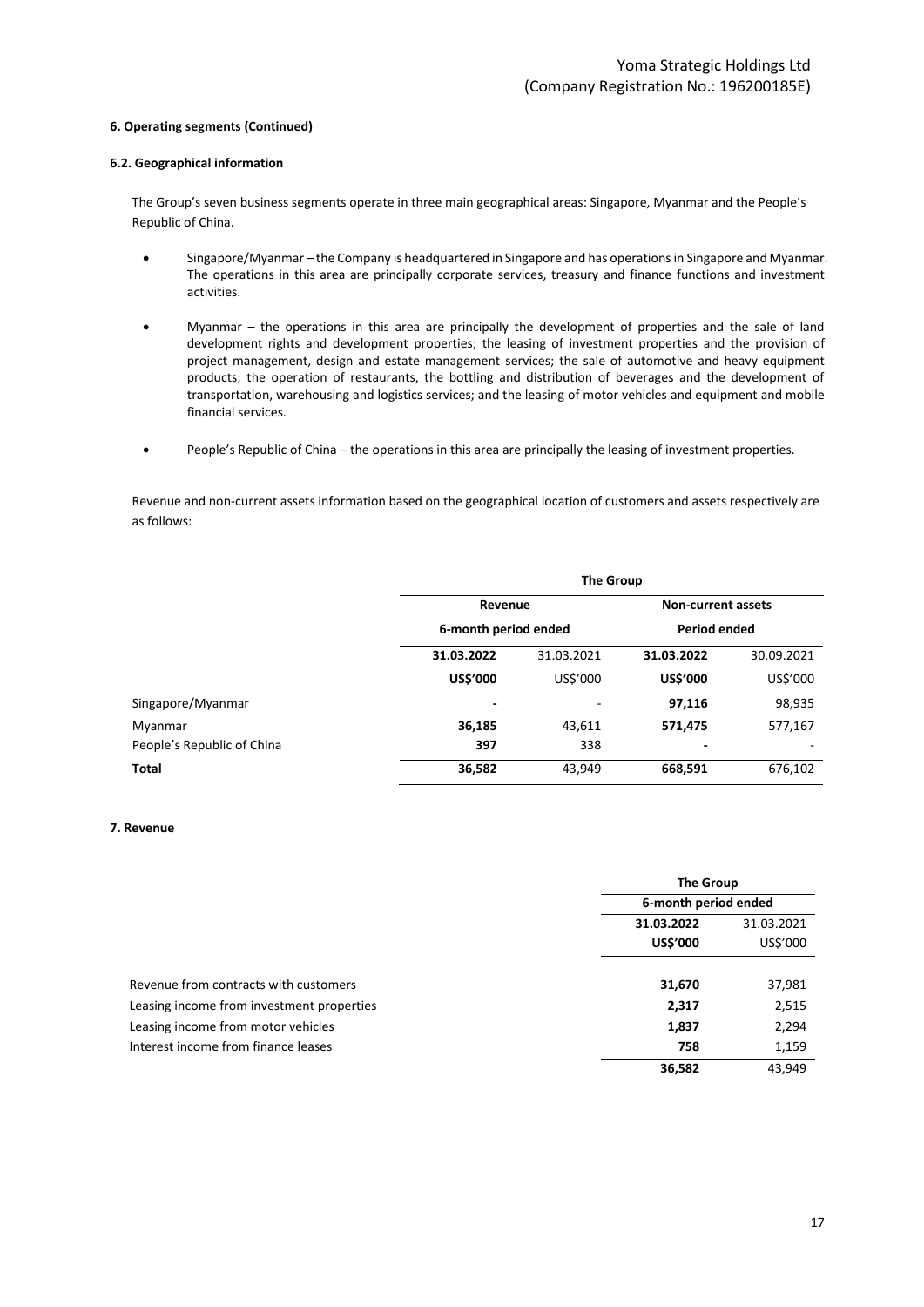#### **8. Loss before income tax**

|                                                                            | <b>The Group</b>     |            |  |
|----------------------------------------------------------------------------|----------------------|------------|--|
|                                                                            | 6-month period ended |            |  |
|                                                                            | 31.03.2022           | 31.03.2021 |  |
|                                                                            | <b>US\$'000</b>      | US\$'000   |  |
| <b>Significant items:-</b>                                                 |                      |            |  |
| Amortisation of intangible assets                                          | 318                  | 507        |  |
| Depreciation of property, plant and equipment                              | 5,397                | 8,804      |  |
| Write-off of property, plant and equipment                                 | 30                   | 185        |  |
| Employee share award expenses                                              | 66                   | 60         |  |
| Fair value losses/(gains) on financial assets at fair value through profit |                      |            |  |
| or loss                                                                    | 1,217                | (4)        |  |
| Loss/(gain) on disposal of property, plant and equipment                   | 848                  | (44)       |  |
| Loss on disposal of joint venture                                          | 110                  |            |  |
| Impairment loss on financial assets at amortised cost, net                 | 426                  |            |  |
| Reversal of impairment loss on financial assets at amortised cost, net     | (965)                |            |  |
| Fair value loss on investment properties classified as assets held for     |                      |            |  |
| sale                                                                       | 4,838                |            |  |
| Loss on disposal of non current assets held for sale                       | 30                   |            |  |
| Interest income on loan to joint venture                                   | (1,930)              | (1,874)    |  |
| Interest income on bank deposits                                           | (134)                | (62)       |  |
| Interest income from trade receivables under instalments                   | (65)                 | (17)       |  |
| Interest expense on borrowings                                             | 8,234                | 9,677      |  |
| Interest expense on leases liabilities                                     | 1,806                | 2,041      |  |
| Currency translation (gains)/losses on borrowings, net                     | (801)                | 2,079      |  |
| Currency translation gains, net                                            | (2, 166)             | (381)      |  |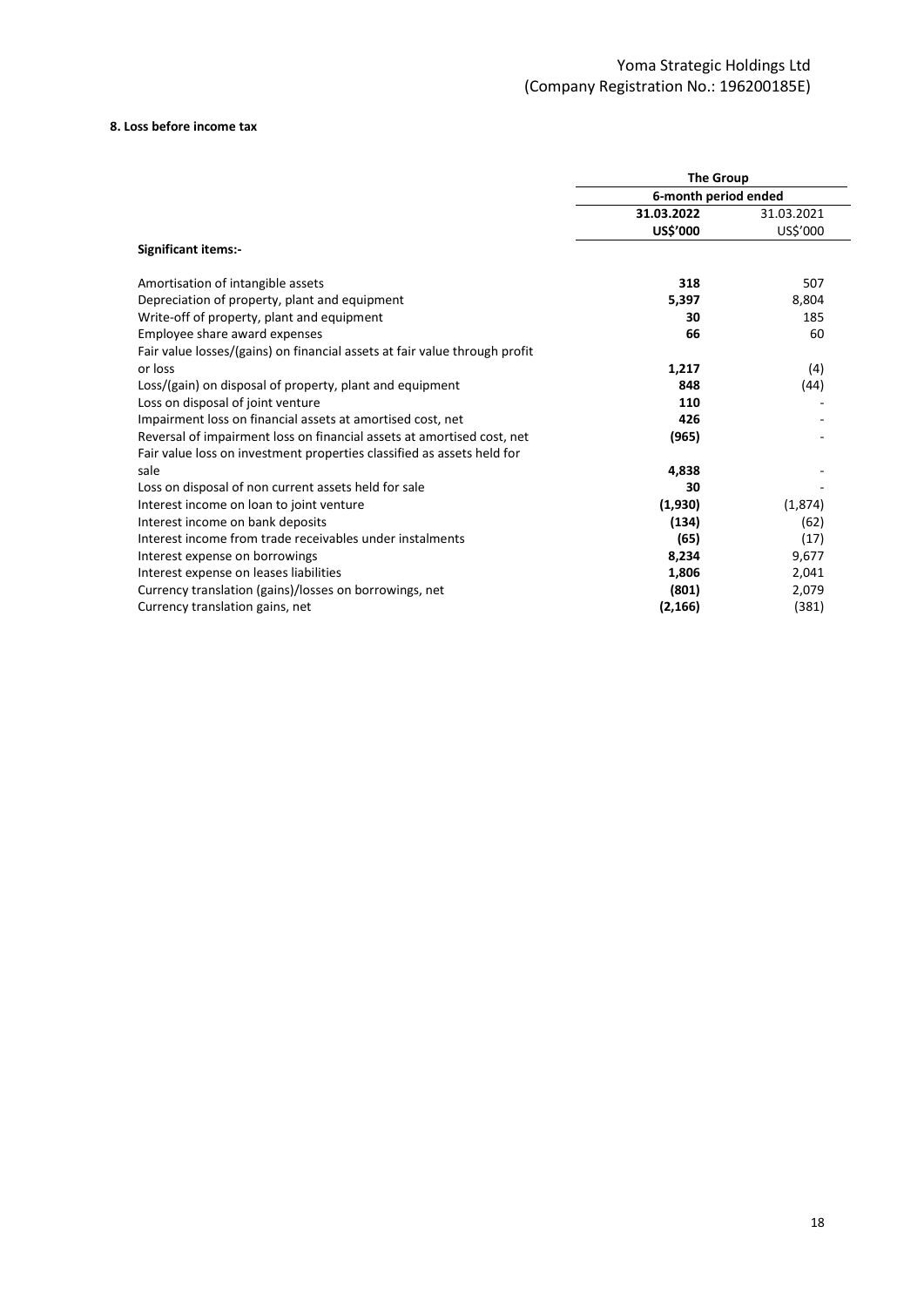### **9. Related party transactions**

The following transactions took place between the Group and its related parties on terms agreed between the parties during the relevant financial period. The balances arising from the sale/purchase of goods and services are unsecured and receivable/payable within 6 months from the reporting date.

|                                                                    | <b>The Group</b><br>6-month period ended |            |  |
|--------------------------------------------------------------------|------------------------------------------|------------|--|
|                                                                    |                                          |            |  |
|                                                                    | 31.03.2022                               | 31.03.2021 |  |
|                                                                    | US\$'000                                 | US\$'000   |  |
| With a common controlling shareholder and entities related thereof |                                          |            |  |
| <b>Sales</b>                                                       | 381                                      | 548        |  |
| Purchases                                                          | 707                                      | 965        |  |
| Treasury transactions*                                             | 12,180                                   | 16,450     |  |
| Financial guarantee to Yoma Bank^                                  | 61                                       | 2,313      |  |
| Performance guarantee charges                                      | 129                                      | 129        |  |
| Prepayments for supply of crops                                    | 45                                       | 119        |  |
| Advance rental received                                            | 3,135                                    | 4,036      |  |
| With joint ventures                                                |                                          |            |  |
| <b>Sales</b>                                                       | 65                                       | 84         |  |
| Purchases                                                          | 29                                       | 520        |  |
| <b>Construction costs</b>                                          | 1,000                                    | 32,339     |  |
| Other service income                                               | 424                                      | 337        |  |
| With associated companies                                          |                                          |            |  |
| Sales                                                              | 52                                       | 134        |  |
| Purchases                                                          | 10                                       | 27         |  |

 \* Treasury transactions refer to cash deposits placed with Yoma Bank Limited, a related party which is an entity controlled by a director who is also the controlling shareholder.

^ Financial guarantee relates to Convenience Prosperity Company Limited ("CPCL") assuming a portion of the financial obligations of its customers under hire purchase financing arrangements offered by Yoma Bank. CPCL will be responsible for a portion of any credit losses incurred by Yoma Bank Limited when the customer defaults on its payments.

#### **10. Income tax**

|                                   |                      | <b>The Group</b> |  |  |
|-----------------------------------|----------------------|------------------|--|--|
|                                   | 6-month period ended |                  |  |  |
|                                   | 31.03.2022           | 31.03.2021       |  |  |
|                                   | <b>US\$'000</b>      | US\$'000         |  |  |
| Current income tax for the period | 193                  | 574              |  |  |
| Deferred income tax               | (56)                 | (56)             |  |  |
| Total                             | 137                  | 518              |  |  |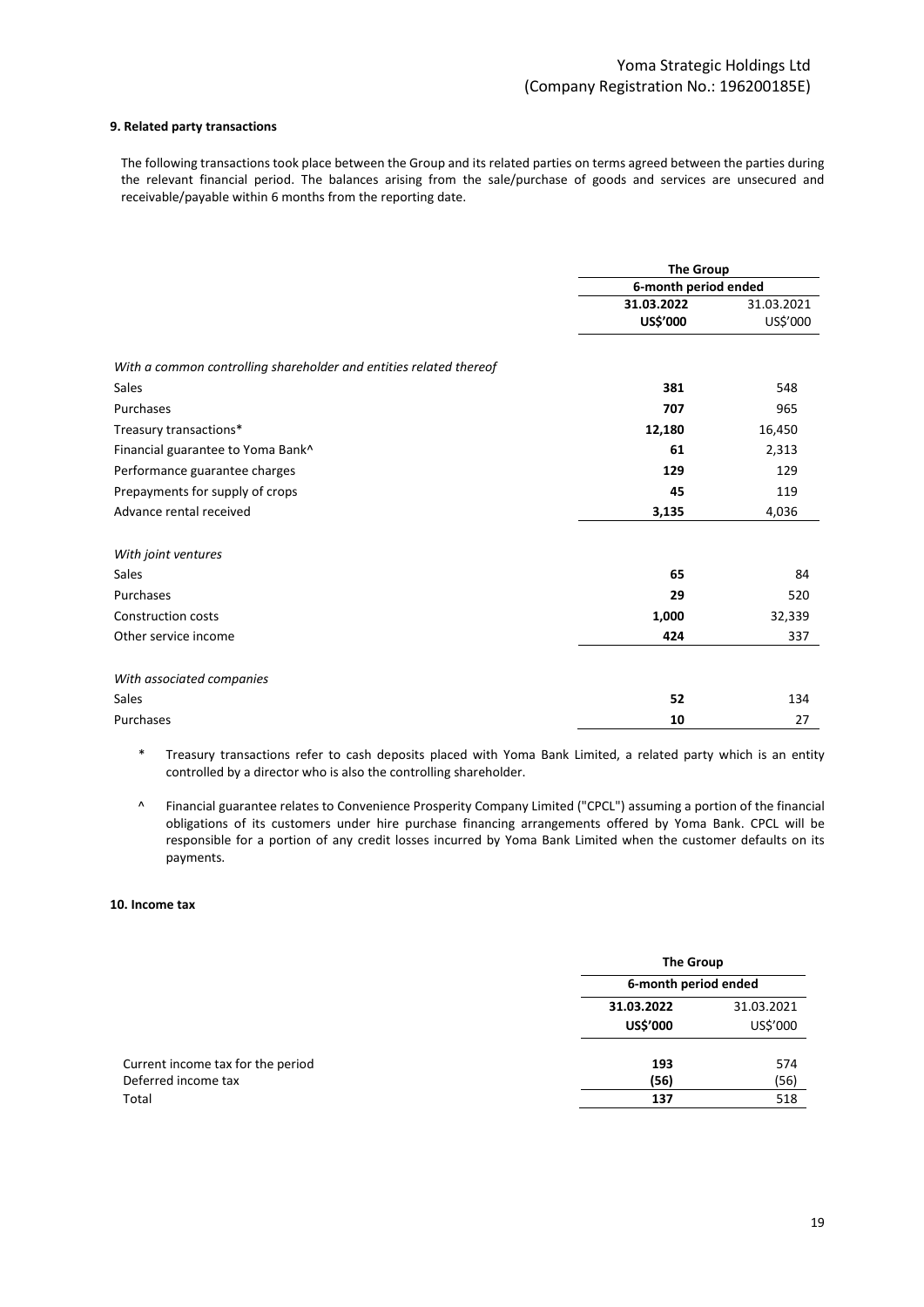### **11. Net Asset Value**

|                                                                                                                                                              | <b>The Group</b>              |                        | <b>The Company</b>            |                        |
|--------------------------------------------------------------------------------------------------------------------------------------------------------------|-------------------------------|------------------------|-------------------------------|------------------------|
|                                                                                                                                                              | 31.03.2022<br><b>US\$'000</b> | 30.09.2021<br>US\$'000 | 31.03.2022<br><b>US\$'000</b> | 30.09.2021<br>US\$'000 |
| Net asset attributable to the owners of the Company<br>as at the respective balance sheet dates                                                              |                               |                        |                               |                        |
|                                                                                                                                                              | 528,334                       | 487,252                | 557,866                       | 516,978                |
| Net asset attributable to owners of the Company per<br>ordinary share based on issued share capital as at the<br>respective balance sheet dates (US\$ cents) | 23.61                         | 21.78                  | 24.93                         | 23.11                  |
|                                                                                                                                                              |                               |                        |                               |                        |

### **12. Intangible assets**

Intangible assets at the consolidated statement of financial position date are as follows:

|                                       | <b>The Group</b> |                          |  |
|---------------------------------------|------------------|--------------------------|--|
|                                       | 31.03.2022       | 30.09.2021               |  |
|                                       | <b>US\$'000</b>  | US\$'000                 |  |
| Composition:                          |                  |                          |  |
| Agriculture operating rights (note a) | ٠                | $\overline{\phantom{a}}$ |  |
| Golf estate operating rights          | 9,613            | 9,826                    |  |
| Distributor licence                   | 877              | 1,034                    |  |
| Trademark (note b)                    | 1,766            | 1,766                    |  |
| Goodwill (note c)                     | 8,032            | 8,032                    |  |
|                                       | 20,288           | 20,658                   |  |

|                                         | <b>Agriculture</b><br>operating<br>rights | Golf<br>estate<br>operating<br>rights | <b>Distributor</b><br>licence | <b>Trademark</b>         | Goodwill        | Total           |
|-----------------------------------------|-------------------------------------------|---------------------------------------|-------------------------------|--------------------------|-----------------|-----------------|
| <b>The Group</b>                        | US\$'000                                  | <b>US\$'000</b>                       | <b>US\$'000</b>               | <b>US\$'000</b>          | <b>US\$'000</b> | <b>US\$'000</b> |
| Cost                                    |                                           |                                       |                               |                          |                 |                 |
| As at 1 October 2020                    | 10,656                                    | 11,782                                | 3,096                         | 1,766                    | 8,788           | 36,088          |
| <b>Currency translation differences</b> | 173                                       | 186                                   |                               |                          |                 | 359             |
| As at 30 September 2021                 | 10,829                                    | 11,968                                | 3,096                         | 1,766                    | 8,788           | 36,447          |
| <b>Currency translation differences</b> |                                           | (65)                                  |                               |                          |                 | (65)            |
| As at 31 March 2022                     | 10,829                                    | 11,903                                | 3,096                         | 1,766                    | 8,788           | 36,382          |
| Accumulated<br>amortisation/impairment  |                                           |                                       |                               |                          |                 |                 |
| As at 1 October 2020                    | 6,561                                     | 1,792                                 | 1,750                         |                          |                 | 10,103          |
| Amortisation charge                     | 381                                       | 319                                   | 312                           |                          |                 | 1,012           |
| Impairment loss                         | 3,731                                     |                                       |                               |                          | 756             | 4,487           |
| <b>Currency translation differences</b> | 156                                       | 31                                    |                               |                          |                 | 187             |
| As at 30 September 2021                 | 10,829                                    | 2,142                                 | 2,062                         | ÷.                       | 756             | 15,789          |
| Amortisation charge                     |                                           | 160                                   | 157                           |                          |                 | 317             |
| <b>Currency translation differences</b> |                                           | (12)                                  |                               |                          |                 | (12)            |
| As at 31 March 2022                     | 10,829                                    | 2,290                                 | 2,219                         | $\overline{\phantom{0}}$ | 756             | 16,094          |
| <b>Net Book Value</b>                   |                                           |                                       |                               |                          |                 |                 |
| As at 30 September 2021                 | $\overline{\phantom{a}}$                  | 9,826                                 | 1,034                         | 1,766                    | 8,032           | 20,658          |
| As at 31 March 2022                     | ٠                                         | 9,613                                 | 877                           | 1,766                    | 8,032           | 20,288          |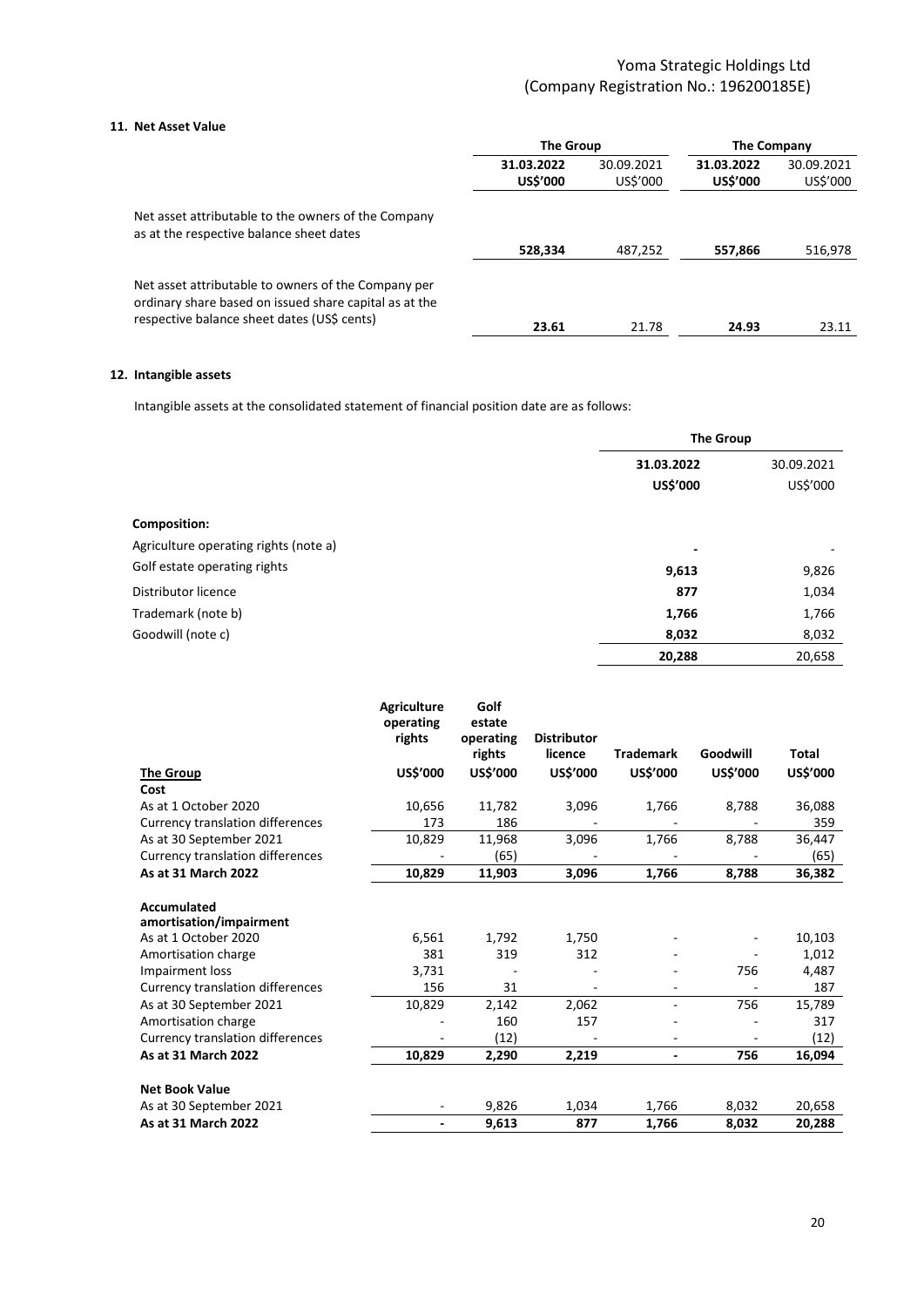(a) Agriculture operating rights

Agriculture operating rights are tested for impairment whenever there is any objective evidence or indication that these assets may be impaired. In the financial year ended 30 September 2021, the Group performed an impairment test and provided an impairment loss of US\$3,731,000 to fully write off the carrying amount due to the absence of revenue being generated and continuous losses in the agricultural business.

(b) *Trademarks*

Trademarks with a carrying amount of US\$1,766,000 relate to the "YKKO" brand of a well-known restaurant chain with a history of over 30 years and a network of over 37 outlets in Myanmar that were acquired during the financial year ended 31 March 2019. The useful lives of these trademarks are estimated to be indefinite.

The Group had carried out an assessment of the recoverable amount of the trademarks based on a value-in-use calculation alongside with the assessment of recoverable on goodwill from the food and beverage business. Based on the assessment, the recoverable amount of the trademarks exceeded the carrying amount and no impairment is required.

#### (c) Goodwill

Goodwill acquired in a business combination is allocated, at acquisition, to the cash generating units ("CGUs") that are expected to benefit from that business combination. The allocation is as follows:

| <b>The Group</b> |            |
|------------------|------------|
| 31.03.2022       | 30.09.2021 |
| <b>US\$'000</b>  | US\$'000   |
| 8,032            | 8,032      |

#### **13. Property, plant and equipment**

During the six months ended 31 March 2022, the Group acquired assets amounting to US\$2.58 million (30 September 2021: US\$21.43 million) and disposed of assets with a net book value of US\$3.33 million (30 September 2021 US\$7.98 million). The additions arising from right-of-use-assets was US\$0.78 million (30 September 2021: US\$0.51 million).

Included in the Group's additions of property, plant and equipment are:

- utilisation of the prior financial year's prepayments totalling to US\$3.09 million in 30 September 2021; and
- right-of-use assets with lease liabilities of US\$0.71 million (30 September 2021: US\$0.46 million).

#### **14. Investment properties**

|                                                    | <b>The Group</b>         |           |
|----------------------------------------------------|--------------------------|-----------|
|                                                    | 30.09.2021<br>31.03.2022 |           |
|                                                    | US\$'000                 | US\$'000  |
| Beginning balance<br>Movements:                    | 228,910                  | 273,379   |
| Subsequent expenditure on investment properties    | 2,334                    | 2,593     |
| Transfer from development properties               |                          | 150       |
| Transfer to non-current assets held for sale       | (10, 411)                |           |
| Net fair value losses recognised in profit or loss |                          | 41.405    |
| Currency translation differences                   | 9,559                    | (88, 617) |
| Ending balance                                     | 230,392                  | 228,910   |

The Group engages external independent and qualified valuation experts to determine the fair values of the Group's investment properties at the end of every financial year based on the properties' highest and best use. The fair values are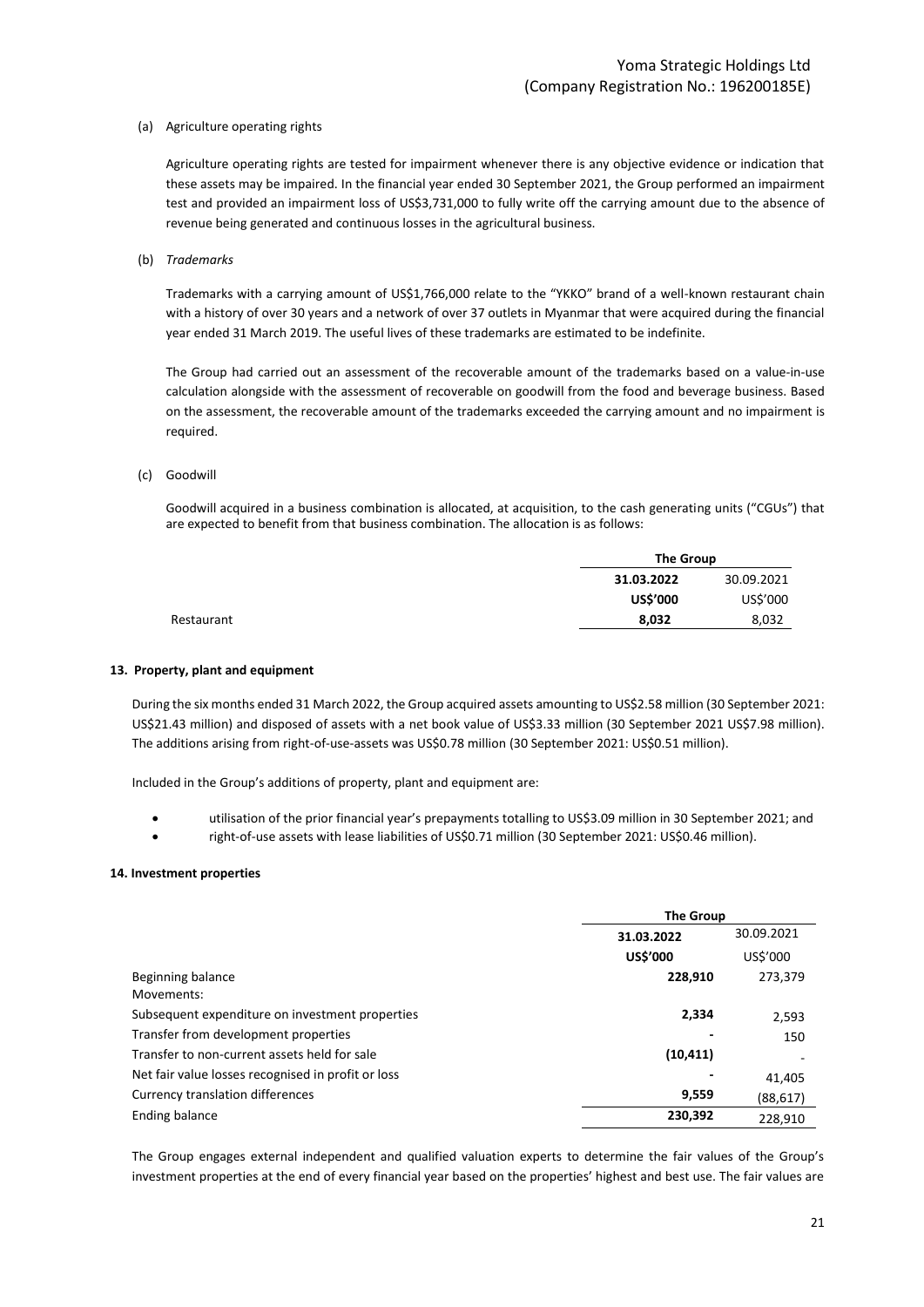determined based on the sale prices of comparable properties in close proximity and are adjusted for differences in key attributes such as location, property size and age.

At each reporting period end, management will verify all major inputs to the independent valuation reports, assess property valuation movements when compared to the prior year valuation reports and hold discussions with the independent valuation experts to ensure reliability of the information used.

#### **15. Borrowings**

|                                               | <b>The Group</b> |            | The Company     |            |
|-----------------------------------------------|------------------|------------|-----------------|------------|
|                                               | 31.03.2022       | 30.09.2021 | 31.03.2022      | 30.09.2021 |
|                                               | US\$'000         | US\$'000   | <b>US\$'000</b> | US\$'000   |
| Amount repayable within one year or on demand |                  |            |                 |            |
| Secured                                       | 73,132           | 64,055     | 28,107          | 27,443     |
| Unsecured                                     | 12,789           | 26,039     | 2,177           | 18,337     |
| Amount repayable after one year               |                  |            |                 |            |
| Secured                                       | 196,204          | 198,078    | 102,656         | 94,679     |
| Unsecured                                     | 21,680           | 64,879     | 15,500          | 56,427     |
| Borrowings are analysed as:                   |                  |            |                 |            |
| Secured                                       | 269,336          | 262,133    | 130,763         | 122,122    |
| Unsecured                                     | 34,469           | 90,918     | 17,677          | 74,764     |
|                                               | 303,805          | 353,051    | 148,440         | 196,886    |

Total borrowings as at 31 March 2022 of US\$303.81 million were mainly made up of the limited recourse loan facility to the Yoma Central project, a Thai Baht Bond issued by the Company which is fully guaranteed by Credit Guarantee and Investment Facility, loans from development financial institutions, including Nederlandse Financierings-maatschappij Voor Ontwikkelingslanden N.V. and the Asian Development Bank, and loans from Myanmar and other international banks. The collateral provided for secured borrowings included the following:

- Certain investment properties, property, plant and equipment, land development rights and leasehold interests of the Group;

- The Group's interests and rights in certain subsidiary corporations, investments in associated companies and investments in joint ventures; and

Certain current assets and bank deposits which were restricted for use in debt service reserve accounts.

The Group has secured extensions to the repayment schedules for certain loan facilities and discussions with Lenders on the covenant framework remain ongoing for certain loan facilities.

As at 31 March 2022 and the date of this announcement, there were no notifications from Lenders for any loans to be accelerated or settled on an on-demand basis.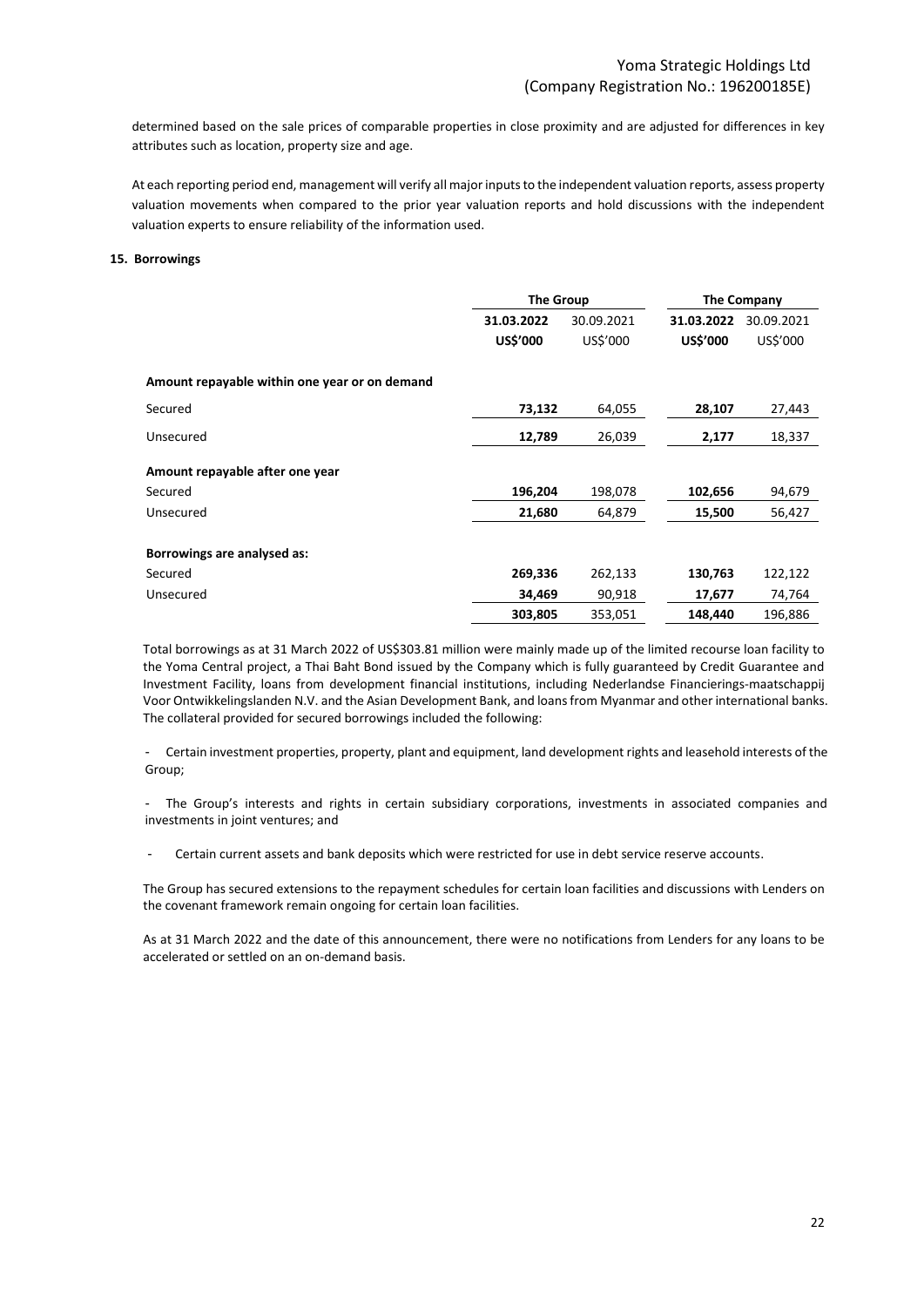### **16. Share Capital**

|                                      | The Group and the Company |               |            |            |
|--------------------------------------|---------------------------|---------------|------------|------------|
|                                      | 31.03.2022                | 30.09.2021    | 31.03.2022 | 30.09.2021 |
| Issued and paid:                     | Number of ordinary shares |               | US\$'000   | US\$'000   |
| At the beginning and end of the year | 2,237,469,260             | 2,237,469,260 | 624.890    | 624,890    |
|                                      |                           |               |            |            |

#### **Employee Shares Option Scheme ("YSH ESOS 2012")**

As at 31 March 2022, the total outstanding share options granted under the YSH ESOS 2012 were for 13.59 million (30 September 2021: 13.59 million) ordinary shares.

#### **Performance Share Plan ("Yoma PSP")**

During the six-month period ended 31 March 2022, the Company granted new awards comprising 1.25 million ordinary shares to certain Directors of the Company under the Yoma PSP. As at 31 March 2022, the total number of ordinary shares awarded under the Yoma PSP was 10.18 million (30 September 2021: 8.93 million).

#### **Treasury shares**

The Company did not have any treasury shares as at 31 March 2022. The Company's subsidiaries did not hold any shares in the Company as at 31 March 2022 and 30 September 2021.

#### **Total number of issued shares**

The total number of issued shares of the Company remained at 2,237,469,260 as at 31 March 2022 and 30 September 2021.

#### **17. Perpetual securities**

|                                                | <b>The Group</b>              |                        | The Company                   |                        |
|------------------------------------------------|-------------------------------|------------------------|-------------------------------|------------------------|
|                                                | 31.03.2022<br><b>US\$'000</b> | 30.09.2021<br>US\$'000 | 31.03.2022<br><b>US\$'000</b> | 30.09.2021<br>US\$'000 |
| Beginning of financial year                    | 30.000                        | 30.000                 | 30.000                        | 30,000                 |
| Transfer of borrowings to perpetual securities | 49.132                        | -                      | 49.132                        | -                      |
| End of financial year                          | 79.132                        | 30,000                 | 79.132                        | 30,000                 |

In December 2021, the Company entered into a Restructured Loan Agreement ("RLA") with VIP Infrastructure Holdings Pte Ltd ("VIP Infrastructure"). Pursuant to the RLA, the Company has assessed that it has no contractual obligations to repay the principal or to pay any distributions to VIP Infrastructure and accordingly, an amount of US\$49.13 million was reclassified from borrowings to perpetual securities in accordance with SFRS(I) 1-32 Financial Instruments: Disclosure and Presentation.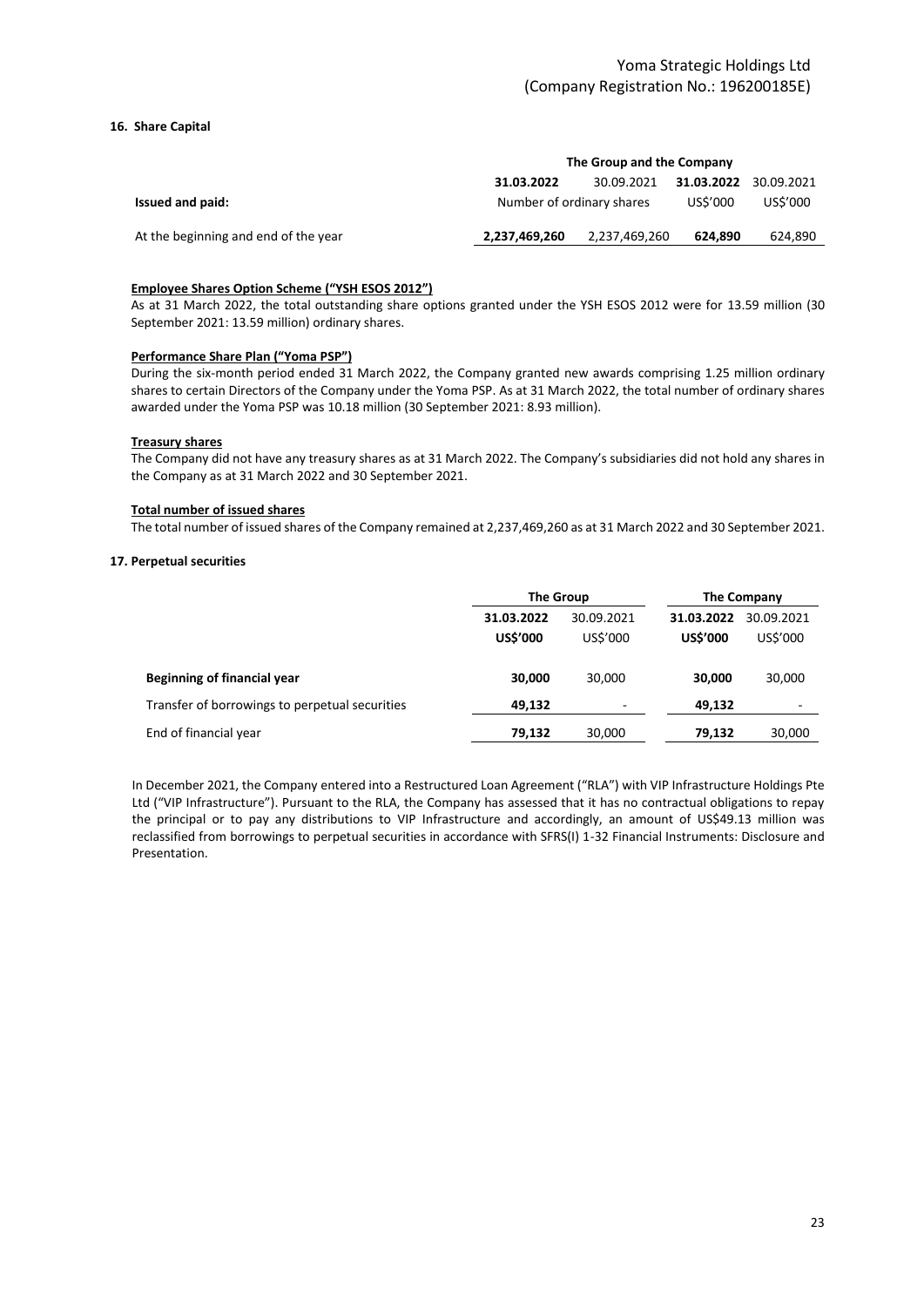### **18. Categories of financial assets and financial liabilities**

|                                          | <b>The Group</b>              |                        | The Company                   |                        |
|------------------------------------------|-------------------------------|------------------------|-------------------------------|------------------------|
|                                          | 31.03.2022<br><b>US\$'000</b> | 30.09.2021<br>US\$'000 | 31.03.2022<br><b>US\$'000</b> | 30.09.2021<br>US\$'000 |
| <b>Financial assets:-</b>                |                               |                        |                               |                        |
| At amortised cost                        | 142,447                       | 150,799                | 16,758                        | 16,094                 |
| At fair value through profit or loss     | 9,295                         | 10,283                 | ٠                             |                        |
|                                          | 151,742                       | 161,082                | 16,758                        | 16,094                 |
| <b>Financial liabilities:-</b>           |                               |                        |                               |                        |
| At amortised cost                        | 444.650                       | 493,555                | 155,853                       | 206,558                |
| Put options to non-controlling interests | 36,196                        | 35,107                 | 36,196                        | 35,107                 |
| At fair value through profit or loss     | 1,015                         | 1,015                  | 1,015                         | 1,015                  |
|                                          | 481,861                       | 529,677                | 193,064                       | 242,680                |

## **19. Subsequent events**

There are no known subsequent events which have led to adjustments to this set of financial statements.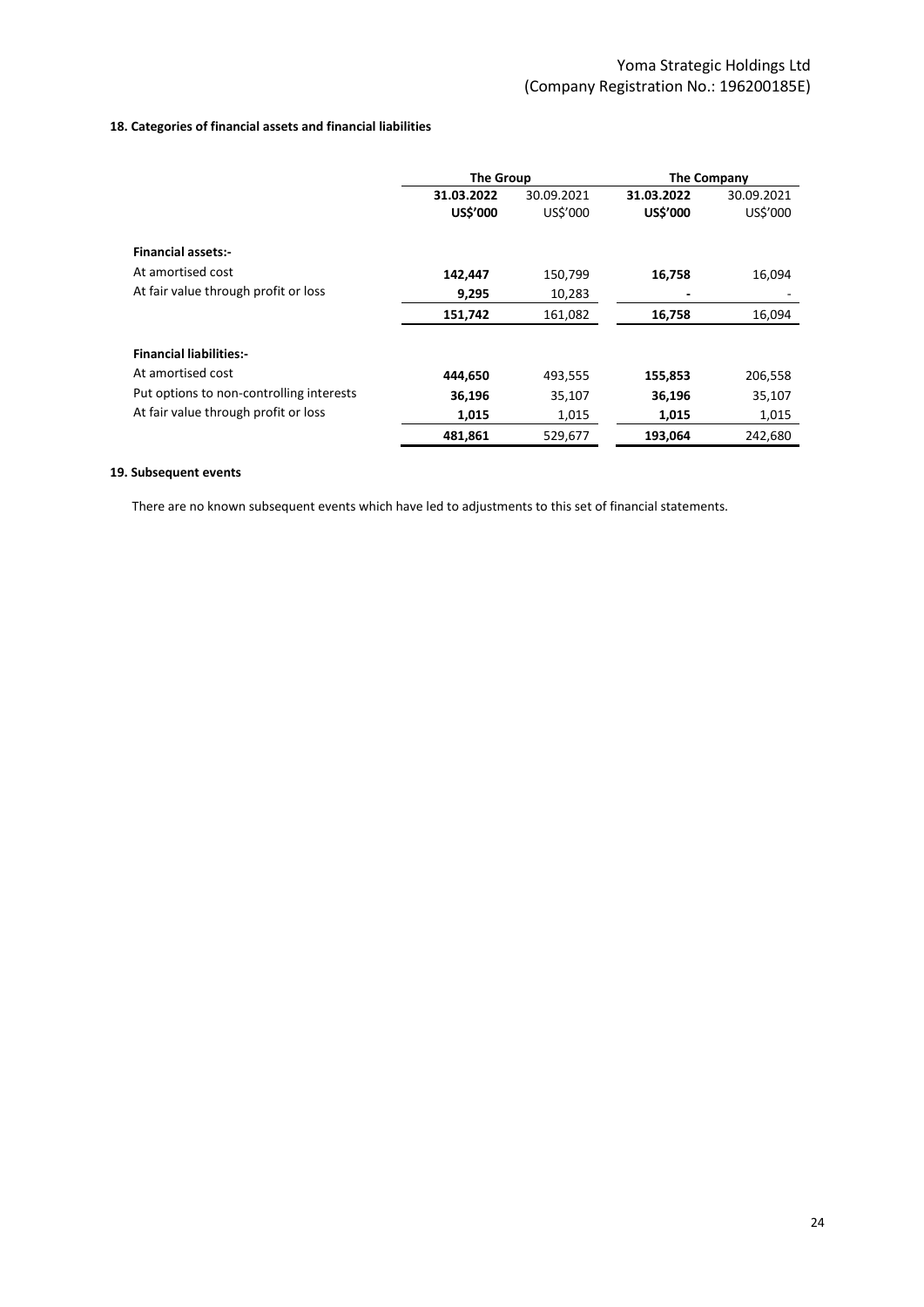## **(F) Other information required by Listing Rule Appendix 7.2**

#### **1. (a) Whether the figures have been audited or reviewed and in accordance with which auditing standard or practice.**

The condensed interim half year consolidated statement of financial position of Yoma Strategic Holdings Ltd. and its subsidiaries as at 31 March 2022 and the related condensed interim consolidated statement of profit or loss and other comprehensive income, condensed interim consolidated statement of changes in equity and condensed interim consolidated statement of cash flows for the first half year ended 31 March 2022 and the explanatory notes have not been audited or reviewed by the Company's Independent Auditors.

#### **(b) Where the figures have been audited or reviewed, the auditors' report (including any qualifications or emphasis of matter).**

Not applicable.

#### **2. Review of performance of the Group**

#### **Statements of Comprehensive Income**

The Group's total revenue in the six-month period ended 31 March 2022 ("6M-Mar2022") decreased by 16.8% to US\$36.58 million as compared to US\$43.95 million in the six-month period ended 31 March 2021 ("6M-Mar2021") which was mainly due to the suspension of the Group's Yoma Central project under Yoma Land Development and the decline in revenue at Yoma Motors. Set out below is the breakdown of revenue by business segment:

|                           |             | 6M-Mar2022       | 6M-Mar2021  |                  |
|---------------------------|-------------|------------------|-------------|------------------|
|                           |             | As a percentage  |             | As a percentage  |
|                           | USS'million | of total revenue | USS'million | of total revenue |
| Yoma Land Development     | 12.92       | 35.3%            | 16.90       | 38.5%            |
| <b>Yoma Land Services</b> | 4.34        | 11.9%            | 4.04        | 9.2%             |
| Yoma Motors               | 5.62        | 15.4%            | 8.40        | 19.1%            |
| Yoma Financial Services   | 2.60        | 7.1%             | 3.45        | 7.8%             |
| Yoma F&B                  | 10.48       | 28.6%            | 10.56       | 24.0%            |
| <b>Investments</b>        | 0.62        | 1.7%             | 0.60        | 1.4%             |
| <b>Total</b>              | 36.58       | 100.0%           | 43.95       | 100.0%           |

Revenue generated from the Yoma Land Development segment decreased to US\$12.92 million in 6M-Mar2022 as compared to US\$16.90 million in 6M-Mar2021. This decrease was mainly due to no revenue being recognised in 6M-Mar2022 from Yoma Central as a result of the project's suspension as compared to US\$5.55 million recognised in 6M-Mar2021. Revenue at Pun Hlaing Estate ("PHE") and StarCity increased by 13.8% in 6M-Mar2022 as compared to 6M-Mar2021 which was mainly due to the increase in revenue generated from Star Villas with most units nearing construction completion. As at 31 March 2022, the unrecognised revenue for units sold at StarCity, including both City Loft and Star Villas, amounted to approximately US\$7.22 million. For reference, 805 City Loft units have been sold or booked out of 931 units launched and 31 Star Villas units have been sold or booked out of 32 units launched as of 31 March 2022.

Real estate services revenue in 6M-Mar2022 increased by 7.4% to US\$4.34 million as compared to US\$4.04 million in 6M-Mar2021. Revenue from this segment comprised mainly of leasing revenue from the Group's investment properties in Myanmar, estate management fees generated at StarCity and PHE and operator fee income from Pun Hlaing Golf and Country Club. In 6M-Mar2022, commercial leasing revenue increased as the Group completed the conversion of the StarCity Dulwich campus into an office building and the previously secured tenant commenced paying rent. This increase was partially offset by the decline in residential leasing revenue in 6M-Mar2022 primarily as a result of reduced rental rates at StarCity and PHE.

Revenue from the Group's Yoma Motors segment decreased by 33.1% to US\$5.62 million in 6M-Mar2022 as compared to US\$8.40 million in 6M-Mar2021. Revenue from New Holland tractors decreased in 6M-Mar2022 mainly due to the absence of government tenders, lower demand as a result of disruptions to hire purchase financing arrangements provided by local banks to end customers and showroom closures. This was partially offset by an increase in New Holland generator and JCB equipment sales as a result of the recent power outages and competitive pricing at JCB to clear inventory. Similarly, revenue from the automotive division also decreased in 3M-Mar2022 due to limited supply following import restrictions.

Financial services revenue was generated by Yoma Fleet, which is in the vehicle and equipment leasing and rental business. Revenue in 6M-Mar2022 decreased to US\$2.60 million as compared to US\$3.45 million in 6M-Mar2021. The decrease was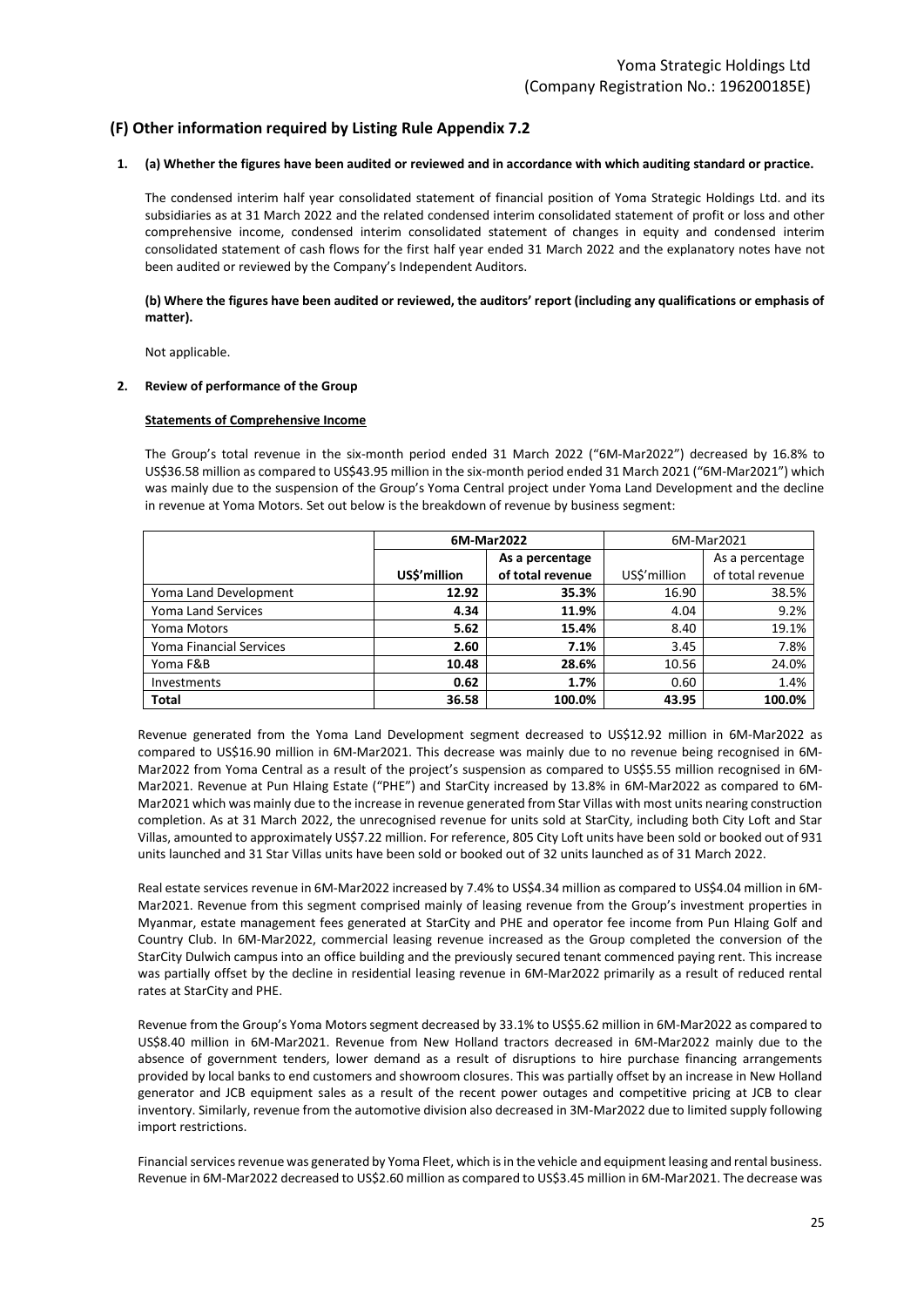mainly due to a drop in third-party asset under management ("AUM") and also reflected early lease terminations and contract renewals and extensions at lower rates. The decrease was partially offset by higher demand for daily rental vehicles. Third party AUM stood at US\$40.48 million as of 31 March 2022.

The Group recorded a similar level of revenue of US\$10.48 million in its Yoma F&B segment in 6M-Mar2022 as compared to US\$10.56 million in 6M-Mar2021. Revenue at the KFC and YKKO restaurants business has been recovering in the past few months as consumer demand returned due to fewer operational disruptions and successful marketing campaigns.

Gross profit margin of 29.1% in 6M-Mar2022 was lower than the 32.8% recorded in 6M-Mar2021. The decrease was mainly due to lower margins at the real estate services segment, where the Star Residences units were sold at carrying amounts, and at the financial services segment, where operating leases (which have lower gross profit margins as compared to finance leases) comprised a higher proportion of revenue in 6M-Mar2022 as compared to 6M-Mar2021.

Other gains in 6M-Mar2022 was lower at US\$0.03 million as compared to US\$2.39 million in 6M-Mar2021. Included in other gains for 6M-Mar2022 was an estimated impairment loss of US\$4.84 million on the Group's investment properties as they were prepared for sale. Investment properties are carried at fair value based on the properties' highest and best use. When performing the impairment test, the Group estimated the carrying value of the investment properties and took into consideration factors such as the original cost of the properties, the timing of cash inflows and the value added to StarCity's ancillary businesses due to the increase in residents. This impairment loss was partially offset by other gains of US\$2.17 million that was mainly due to realized foreign exchange gains on USD/MMK conversions.

Included in finance expenses, net were the following items:-

|                                                     |                          | The Group    |  |
|-----------------------------------------------------|--------------------------|--------------|--|
|                                                     |                          | US\$'million |  |
|                                                     | 6-month period ended     |              |  |
|                                                     | 31.03.2022<br>31.03.2021 |              |  |
|                                                     |                          |              |  |
| Interest expenses on borrowings                     | 8.25                     | 9.69         |  |
| Interest expenses on lease liabilities              | 1.81                     | 2.04         |  |
| Finance fee                                         | 1.09                     | 1.06         |  |
| Currency translation (gain)/loss on borrowings, net | (0.80)                   | 2.08         |  |
|                                                     | 10.35                    | 14.87        |  |

Interest expenses on borrowings decreased in 6M-Mar2022 as compared to 6M-Mar2021 mainly due to lower average borrowings during 6M-Mar2022 as compared to 6M-Mar2021. A currency translation gain on borrowings was recorded in 6M-Mar2022 mainly due to the strengthening of USD against THB and weakening of USD against MMK in this period.

Administrative expenses stood 28.2% lower at US\$17.42 million in 6M-Mar2022 as compared to US\$24.27 million in 6M-Mar2021. Administrative expenses were mainly made up of staff costs, short-term leases of premises and the depreciation of property, plant and equipment. The decrease in administrative expenses was a result of the continued cost control measures achieved through salary reductions and lower headcount and reduced depreciation and rental expenses, particularly at the Yoma F&B segment due to permanent restaurant closures.

The Group recorded a lower share of losses of joint ventures of US\$0.60 million in 6M-Mar2022 as compared to a share of losses of US\$0.76 million in 6M-Mar2021. This decrease in the share of losses was mainly due to lower losses at Yoma Micro Power where borrowing costs charged to the profit and loss declined and higher profit at Mitsubishi Motors where MMK selling prices were higher due to the appreciation of USD.

In 6M-Mar2022, the Group recognised a share of losses of associated companies of US\$0.20 million as compared to a share of profits of US\$1.97 million in 6M-Mar2021. The decline was mainly due to a lower share of profits from Wave Money in 6M-Mar2022. As explained previously, Wave Money's business has been affected by the overall downturn in the macro economy, the disruption of mobile services and the continuing cash shortages in the market. While Wave Money has seen a recovery in its business since June 2021, the results were still lower than that of 6M-Mar2021. In addition, Memories Group and Seagram MM recorded higher losses in their 6M-Mar2022 results where revenue was lower and currency translation losses were higher than in 6M-Mar2021.

As a result of the above, the Group recorded a lower net loss attributable to equity holders of the Company of US\$14.80 million in 6M-Mar2022 as compared to US\$19.92 million in 6M-Mar2021.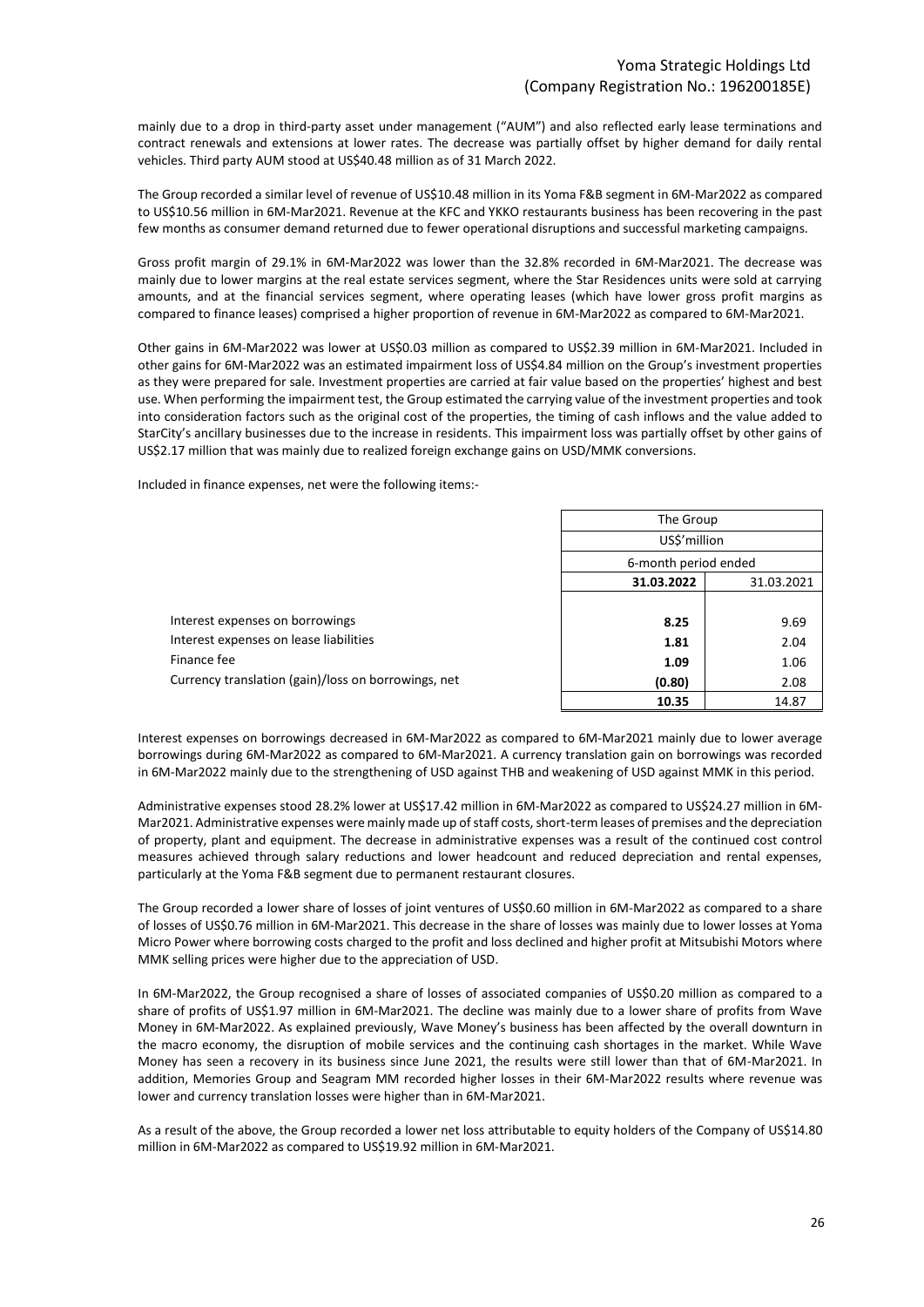#### **Review of Financial Position**

Net assets attributable to equity holders of the Company increased to US\$528.33 million as at 31 March 2022 as compared to US\$487.25 million as at 30 September 2021. As announced in December 2021, the Group completed the Restructured Loan Agreement with Ayala, and accordingly, the shareholder loan and accrued interest amounting to US\$49.13 million was recorded as perpetual securities within the Group's equity and resulted in an increase in the Group's net assets.

Current assets increased slightly and stood at US\$518.45 million as at 31 March 2022 as compared to US\$520.50 million. Current assets comprised mainly development properties and trade and other receivables. The majority of development properties relates to the Yoma Central project, which totaled US\$281.42 million as at 31 March 2022.

Non-current assets held for sale of US\$5.06 million as at 31 March 2022 referred to certain units of investment properties that the Group had launched for sale. In connection with the transfer from investment properties, the Group recognised an impairment loss of US\$4.84 million which was included in "Other gains".

Assets of disposal group classified as held-for sale and liabilities directly associated with disposal group held-for-sale relate to the Group's investment in the retail shopping mall in Dalian, China which are held through the Group's subsidiaries, Wayville Investments Limited and Xun Xiang (Dalian) Enterprise Co., Ltd.

Non-current assets decreased slightly from US\$676.10 million as at 30 September 2021 to US\$668.59 million as at 31 March 2022. The major movements in non-current assets came from (i) decrease in investment properties due to the transfer of certain units to non-current assets held for sale; and (ii) decrease in property, plant and equipment mainly due to Yoma Fleet disposing its vehicles from terminated and expired operating leases.

Current liabilities as at 31 March 2022 were US\$185.93 million as compared to US\$190.77 million as at 30 September 2021. The decrease was mainly due to the repayment of certain current borrowings and the reduction of current lease liabilities due to store closure and classification to non-current lease liabilities after restructuring of certain leases.

Non-current liabilities stood at US\$313.98 million as at 31 March 2022 as compared to US\$356.72 million as at 30 September 2021. Non-current liabilities were mainly made up of borrowings and long-term lease liabilities. The reduction was mainly due to the reclassification of the shareholder loan with Ayala to perpetual securities within equity as explained in the paragraphs above.

#### **Review of Statement of Cashflow**

Cash and bank balances stood at US\$19.50 million as at 31 March 2022 as compared to US\$27.18 million as at 30 September 2021. Included in the cash and bank balances as at 31 March 2022 were bank balances amounting to US\$0.47 million (30 September 2021: US\$0.22 million) which were restricted for use in debt service reserve accounts in relation to certain loans. In 6M-Mar2022, cash generated from operating activities increased to US\$9.60 million as compared to US\$0.87 million in 6M-Mar2021 mainly due to the Group's continuous effort to control costs and its strategy to derive cash generating opportunities from its current assets. Net cashflow used in investing activities decreased from US\$38.41 million in 6M-Mar2021 to US\$4.87 million in 6M-Mar2022 and were mostly related to the Yoma Central project. These changes are in line with the Group's direction to focus on its business operations and reduce its capital expenditures in the current operating environment. Net cash used in financing activities in 6M-Mar2022 was US\$13.41 million which was mainly interest payments and loan repayments, while in 6M-Mar2021 the Group received net financing cashflow of US\$40.22 million which comprised mainly of proceeds from the Ayala shareholder loan (that was subsequently restructured as perpetual securities).

#### **3. Where a forecast, or a prospect statement, has been previously disclosed to shareholders, any variance between it and the actual results**

The current announced results are in line with the general prospect commentary as disclosed to shareholders in the previous results announcements.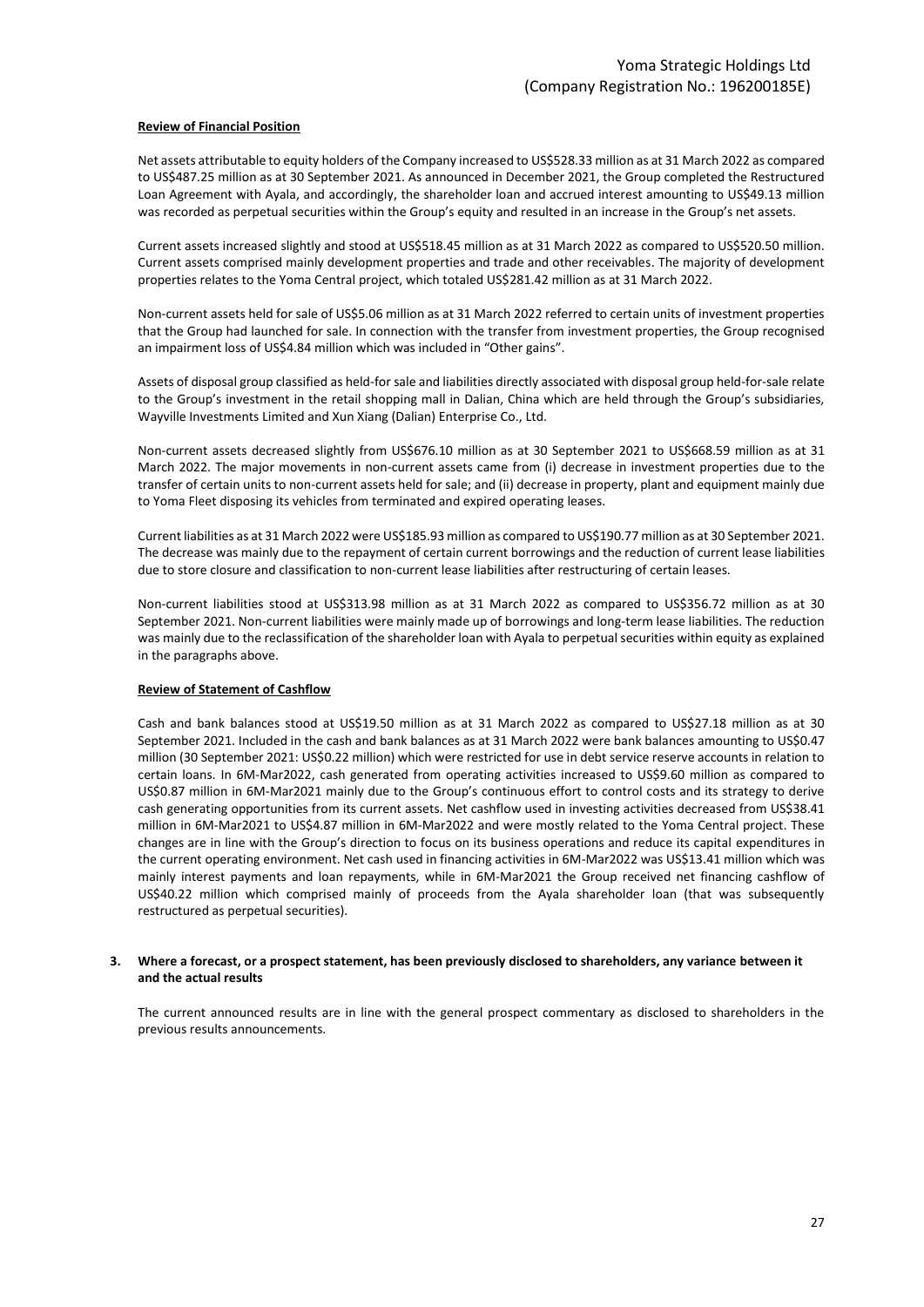#### **4. A commentary at the date of the announcement of the competitive conditions of the industry in which the group operates and any known factors or events that may affect the group in the next reporting period and the next 12 month.**

Myanmar has largely recovered from the latest surge of the omicron variant of COVID-19 with substantially fewer COVID-19 cases reported. The Myanmar government recently reopened the country to international travel and announced the lifting of temporary measures to prevent importation of COVID-19 through air travel [\(https://tourism.gov.mm/covid-19/\)](https://tourism.gov.mm/covid-19/) in a bid to bolster international tourism and engage international business communities. With over 99% of the Group's employees having been vaccinated, the operational disruptions to the Group's businesses from COVID-19 have subsided and the majority of infected staff have been able to return to work within a few days. While the Group will continue to take preventive measures and plan for future spikes of COVID-19 in Myanmar, the focus has firmly shifted towards operational improvements and capturing business opportunities.

The Group's flagship residential estates – StarCity and Pun Hlaing Estate – continue to attract healthy demand for both sales and rentals. These activities benefit from the recognised level of service, amenities and security provided by both estates, as well as the demand to invest and store wealth in hard assets. The Group will further recognise revenue in the coming quarters from units that have previously been sold at City Loft @ StarCity and Star Villas in FY2023. Furthermore, as part of a portfolio shift at StarCity and to ensure business sustainability, the Group has also elected to convert Star Residence<sup>[1]</sup> @ StarCity, which were previously available for rental, into units for sale. It launched the first 50 units in March 2022 and has since booked and sold more than half of these units which reflects the demand for properties at StarCity.

Wave Money continues its recovery from the disruptions of 2021 with digital transaction volumes hitting a record high. In January 2022<sup>[2]</sup>, the Group entered into an agreement with Telenor to acquire its 51% stake in Wave Money. The Group is working on the necessary regulatory approvals to complete the transaction in due course.

In addition to the acquisition of the Mitsubishi Motors business which was announced in April 2022, the Group recently entered into an agreement with Sumitomo Corporation ("Sumitomo") to acquire the remaining 76.8% of shares in Summit SPA Motors Ltd ("SSM") currently owned by Sumitomo. SSM is the importer and distributor for commercial vehicles and spare parts of Hino Motors. The transaction is currently pending regulatory approvals, and upon completion SSM will become a wholly-owned subsidiary of the Group. These two transactions will enable the Group to further control the brand portfolio under its Yoma Motors platform and achieve synergies in terms of operational costs, human resources and customer network.

The Central Bank of Myanmar has implemented a number of new foreign exchange notifications and directives in recent weeks related to the conversion of foreign currency into MMK with certain exemptions. The Group is assessing the impact of these directives and will continue to manage its currency exposure proactively in view of the general shortage of USD in the market.

The Company will continue to provide updates on any material impact on its businesses.

#### **5. Dividend**

#### **(a) Current Financial Period Reported On**

#### **Any dividend declared for the current financial period reported on?**

In light of the Group's results for 6M-Mar2022, the Board has reviewed and recommended no dividend for 6M-Mar2022.

#### **(b) Corresponding Period of the immediately Preceding Financial Year**

#### **Any dividend declared for the corresponding period of the immediately preceding financial year?**

None.

#### **(c) Date payable**

Not applicable.

 $[1]$  There is a total of 150 units in Star Residence @ StarCity.

<sup>&</sup>lt;sup>[2]</sup> Please refer to the Company's announcement dated 17 January 2022 for information on the acquisition. The Company will make further announcements as and when appropriate.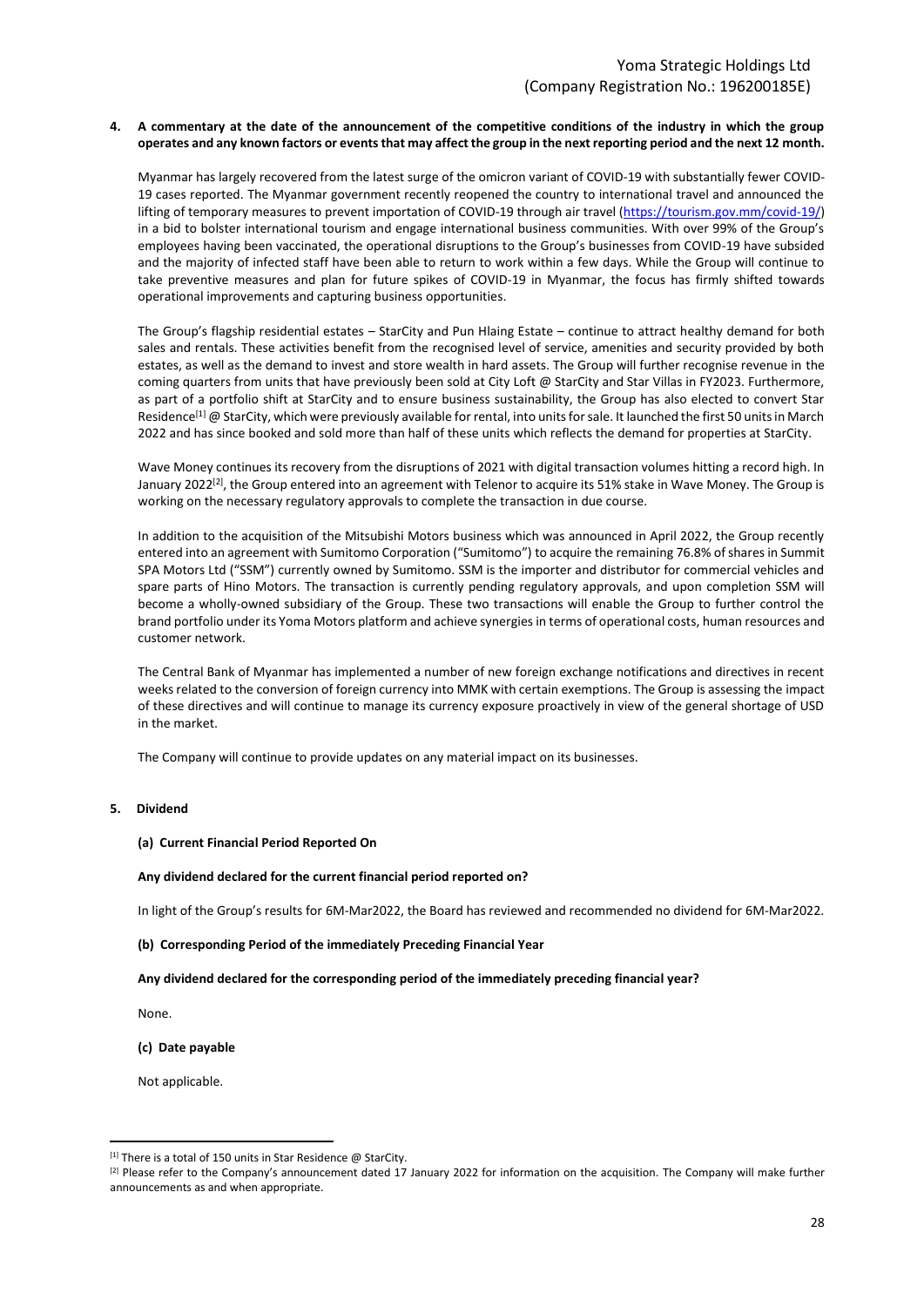### **(d) Books closure date**

Not applicable.

**6. Disclosure on Incorporation, Acquisition and Realisation of Shares pursuant to Rule 706A of the SGX-ST Listing Manual**

| Date             | Name of<br>Company                                        | Relationship          | <b>Description</b><br>(Incorporation<br>/Disposal) | Paid-up<br>share capital | Principal<br><b>Activities</b>                                       | Place of<br>Incorporation |
|------------------|-----------------------------------------------------------|-----------------------|----------------------------------------------------|--------------------------|----------------------------------------------------------------------|---------------------------|
| 28 February 2022 | First Japan Tire<br><b>Services</b><br>Company<br>Limited | Associated<br>Company | Disposed                                           | US\$705,536              | Automotive<br>& Heavy<br>Equipment $-$<br>Distribution<br>activities | Myanmar                   |

### **Change of Company Name of Wholly-Owned Subsidiary**

The Company's wholly-owned subsidiary, Convenience Prosperity Company Limited has changed its name to "Yoma Heavy Equipment Company Limited" with effect from 22 March 2022.

**7. If the Group has obtained a general mandate from shareholders for IPTs, the aggregate value of such transactions as required under Rule 920(1)(a)(ii). If no IPT mandate has been obtained, statement to that effect.**

| <b>Name of Interested Person</b>                              | Nature of<br>relationship       | Aggregate value of all interested<br>person transactions during 6M-<br><b>Mar2022 (excluding transactions</b><br>less than S\$100,000 and<br>transactions conducted under<br>shareholders' mandate pursuant to<br><b>Rule 920)</b> | Aggregate value of all interested<br>person transactions during 6M-<br>Mar2022 which are conducted<br>under shareholders' mandate<br>pursuant to Rule 920 (excluding<br>transactions less than S\$100,000) |
|---------------------------------------------------------------|---------------------------------|------------------------------------------------------------------------------------------------------------------------------------------------------------------------------------------------------------------------------------|------------------------------------------------------------------------------------------------------------------------------------------------------------------------------------------------------------|
|                                                               |                                 | <b>US\$'000</b>                                                                                                                                                                                                                    | <b>US\$'000</b>                                                                                                                                                                                            |
| <b>General Transactions</b>                                   |                                 |                                                                                                                                                                                                                                    |                                                                                                                                                                                                            |
| (a) First Myanmar Investment<br><b>Public Company Limited</b> |                                 |                                                                                                                                                                                                                                    | 56                                                                                                                                                                                                         |
| (b) Hlaing River Golf &<br>Country Club Co., Ltd              |                                 |                                                                                                                                                                                                                                    | 170                                                                                                                                                                                                        |
| (c) JJ-Pun Trading Company<br>Limited                         |                                 |                                                                                                                                                                                                                                    | 46                                                                                                                                                                                                         |
| (d) Myanmar Agri-Tech Ltd                                     | Associates of Mr.<br>Serge Pun, | ä,                                                                                                                                                                                                                                 | 66                                                                                                                                                                                                         |
| (e) Pun Hlaing International<br><b>Hospital Limited</b>       | <b>Executive Chairman</b>       |                                                                                                                                                                                                                                    | 76                                                                                                                                                                                                         |
| (f) Serge Pun & Associates<br>(Myanmar) Ltd                   |                                 |                                                                                                                                                                                                                                    | 54                                                                                                                                                                                                         |
| (g) Yoma Bank Limited                                         |                                 |                                                                                                                                                                                                                                    | 250                                                                                                                                                                                                        |
| (h) Yangon Nominees Ltd                                       |                                 |                                                                                                                                                                                                                                    | 21                                                                                                                                                                                                         |
| (i) Memories Group Limited                                    |                                 |                                                                                                                                                                                                                                    | 10                                                                                                                                                                                                         |